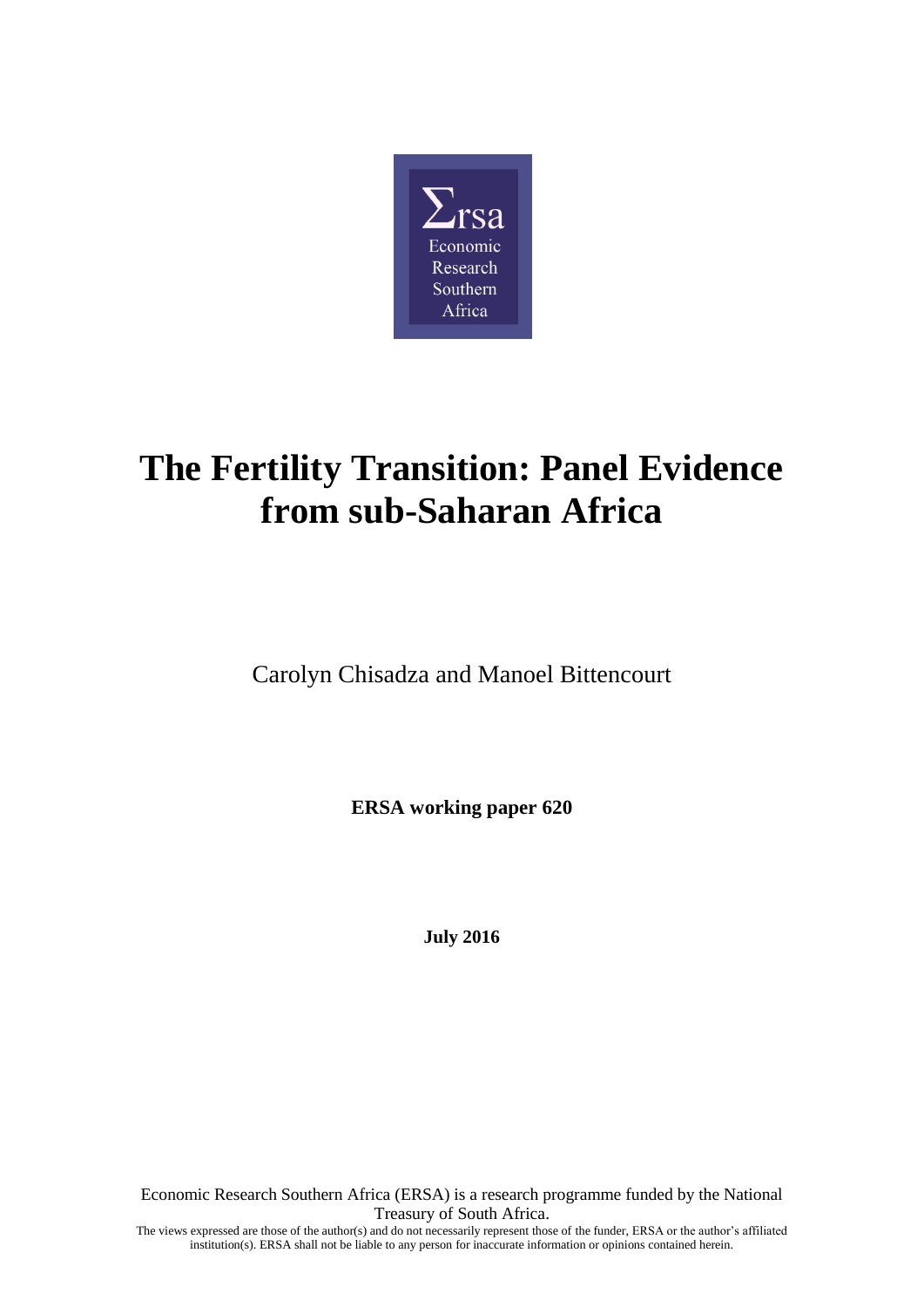## The Fertility Transition: Panel Evidence from sub-Saharan Africa

Carolyn Chisadza<sup>†</sup> Manoel Bittencourt<sup>‡</sup>

June 7, 2016

#### Abstract

We investigate the effects of different socioeconomic indicators on fertility rates in 48 sub-Saharan African countries between 1970 and 2012. The results, based on panel analysis with fixed effects and instrumental variables, show that initially income per capita and infant mortality explain a significant part of the fertility decline in the region. However, the introduction of technology as an instrument augments the effect of education in reducing fertility. The results also provide significant evidence for fertility declines through increased female education. These results support empirical evidence of the unified growth theory which emphasises the role of technology in raising the demand for education and bringing about a demographic transition during the Post-Malthusian period.

Keywords: fertility, sub-Saharan Africa

JEL Classification: I25, J13, O55

We acknowledge comments received at the brown bag seminar at the University of Pretoria 2014, ERSA PhD workshop in Pretoria 2014, the African Econometric Society in Lusaka 2015, the Biennial Economic Society of South Africa in Cape Town 2015 and the ERSA Politics, Finance and Growth Workshop in Pretoria 2016. We are also grateful for the comments from Tomas E. Murphy (Università Bocconi), Prof. Holger Strulik (Goettingen University), and the anonymous referees from ERSA.

<sup>&</sup>lt;sup>†</sup>Corresponding author. Ph.D. candidate. Department of Economics, University of Pretoria, Lynnwood Road, Pretoria, 0002, RSA, email: carolchisa@yahoo.co.uk. Tel: +27 12 4206914.

<sup>&</sup>lt;sup>‡</sup>Associate Professor. Department of Economics, University of Pretoria, Lynnwood Road, Pretoria, 0002, RSA, email: manoel.bittencourt@up.ac.za. Tel: +27 12 4203463.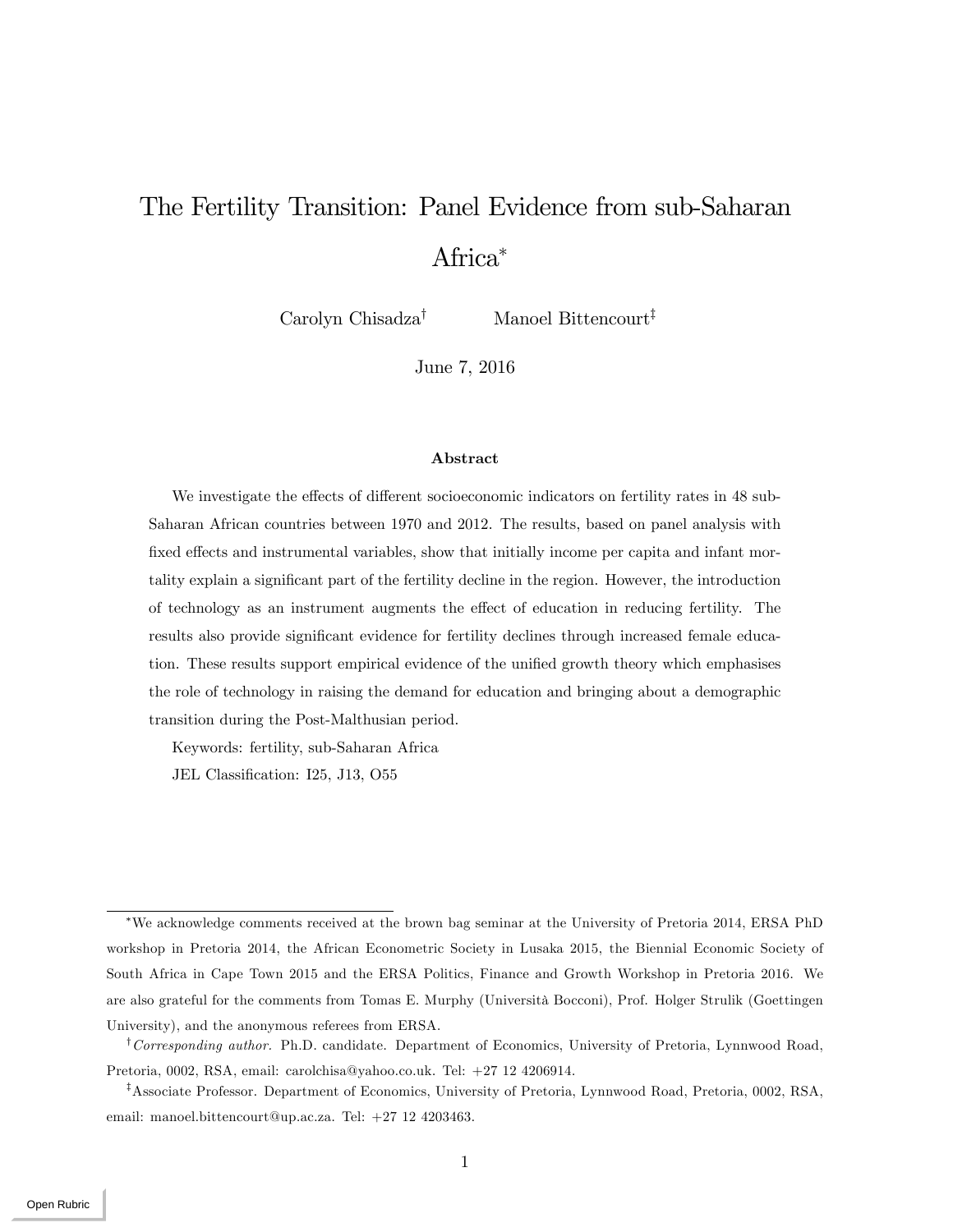## 1 Introduction

In this paper, we investigate the theoretical linkage between various socioeconomic indicators and fertility declines in sub-Saharan Africa. We deviate from previous empirical works that typically test a specific hypothesis for this region, such as education (Ainsworth *et al.* 1996, Bittencourt 2014). In so doing, these works do not place as much focus on the role of the other determinants, such as income or infant mortality, and as such may understate the contribution of these determinants to the fertility transition in sub-Saharan Africa.

We test the various theories put forward in literature as contributing to fertility declines in industrialised economies in order to identify the determinants which have contributed to the region's fertility transition. We complement this empirical exercise by also investigating the effective channel through which technology has contributed to reducing fertility rates. For example, literature cites that one of the main catalysts for raising demand in education or sustaining rising incomes per capita is industrialisation which comes with technological progress, and this increased development in education and income induces declines in fertility rates (Galor 2005, Galor & Weil 2000). By conducting this empirical analysis we are able to place sub-Saharan Africa within a particular theoretical framework and developmental stage.

In today's society a demographic transition from high to low fertility rates is viewed as an important modernisation process of economic development. However, the differences in the timing of the fertility declines have given rise to the differences in the take-offs of the demographic transitions, and this has led to the varying levels of economic development between developed and developing economies (Galor 2005). Most developed economies are characterised by high human capital accumulation, low fertility rates and high levels of productivity. We find that these developed economies, such as Western Europe, also industrialised earlier and as a result experienced their demographic transitions earlier compared to developing regions, such as sub-Saharan Africa, which are still in the process of industrialising.

One of the main motivations for this study is the statistical data which shows a significant delay in the fertility decline for sub-Saharan Africa. Figure 1 shows the fertility rates within sub-Saharan Africa and between different regions in the world. Although there is evidence of an onset of fertility declines across the African region, the graph also shows that these fertility declines are stalling in mid-transition. The relatively developed economies such as Botswana, Mauritius, Seychelles and South Africa, indicate earlier take-offs than the poorer economies such as Chad,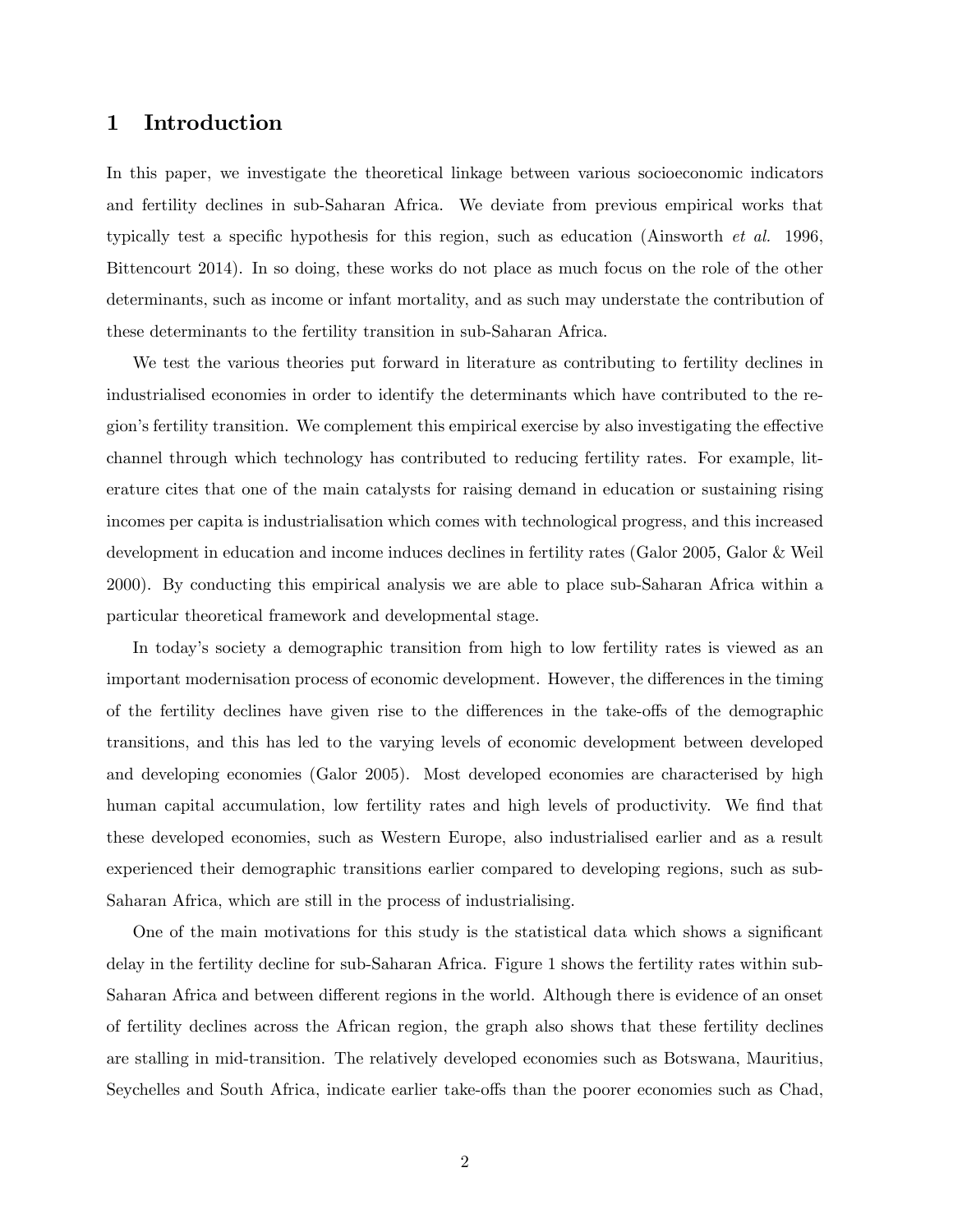the Democratic Republic of Congo (DRC), Mali and Niger. The differences in take-offs may also suggest differences in industrialisation processes between economies in sub-Saharan Africa.

These slow fertility declines in the various African countries have contributed to an overall delay in the take-off of the region's demographic transition as compared to the other regions in the world. The fertility rates in the sub-Saharan African region start decreasing significantly after 1990, while other developing regions such as South Asia and Latin America, already exhibit declining rates by the late 1960s. All the regions, except sub-Saharan Africa, are converging at two to three children per woman.



Figure 1: Fertility rates in sub-Saharan Africa and different global regions, 1960-2012 (Source: World Development Indicators)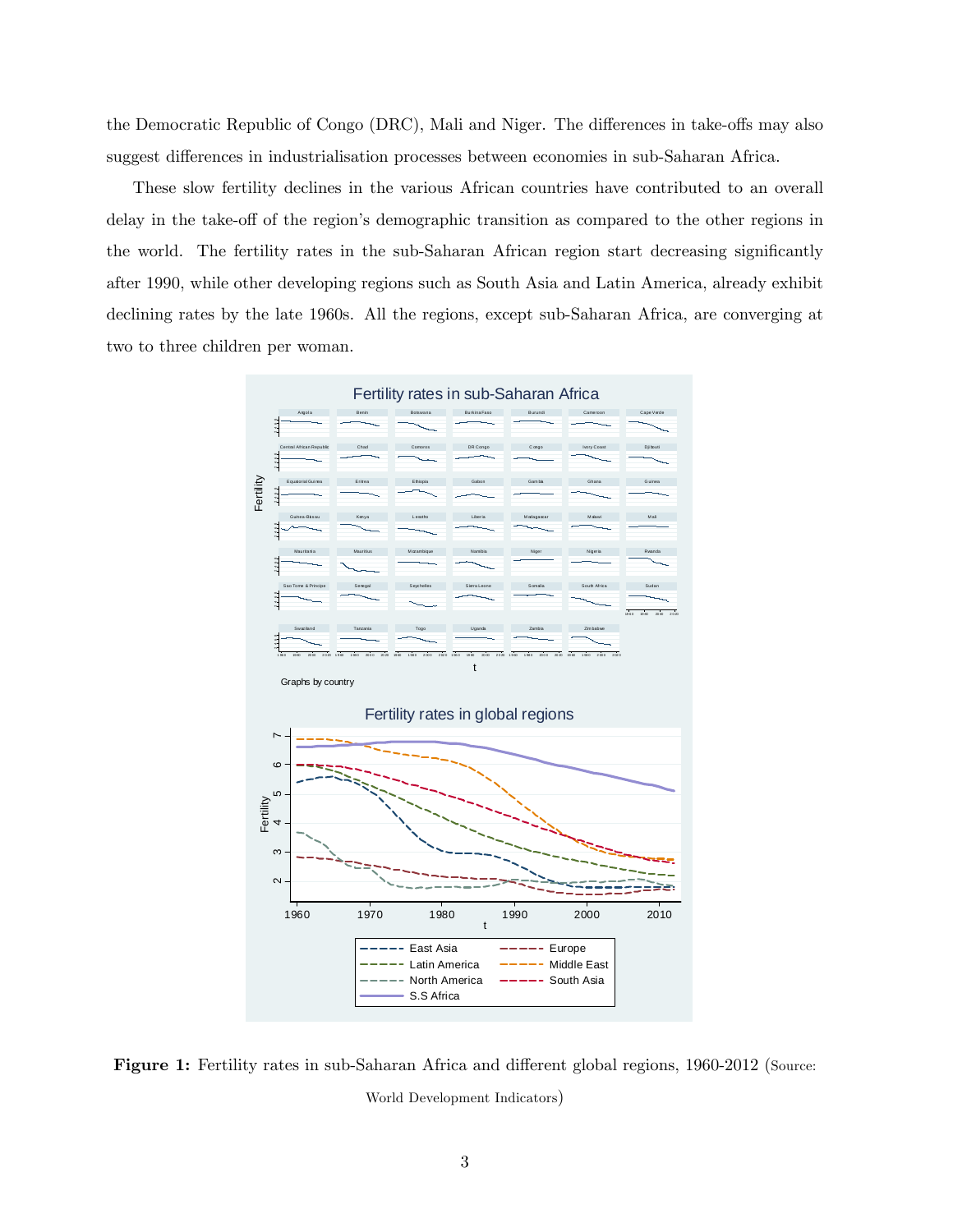Several mechanisms in literature have been proposed as triggering the decline in fertility rates. Firstly, the Barro-Becker wealth theory (1988, 1989) which focuses on opportunity costs involved with rising income per capita which may induce parents to reduce the quantity of children. Secondly, the unified growth theory which emphasises the effect of education in reducing fertility (Becker, Cinnirella & Woesmann 2010, Galor 2005). Thirdly, the health theory on declining infant mortality rates which reduce the need to have more children to replace those that do not survive (Conley, McCord & Sachs 2007, Murtin 2013). Fourthly, the decrease in the gender gap in wages which raises the cost of children (Galor & Weil 1996). Lastly, the change in traditions regarding the old-age security hypothesis which views the younger generation as a measure of security for the older generation (Galor 2012, Reher  $2011$ )<sup>1</sup>.

As a first contribution we examine the post-independence fertility transition in 48 sub-Saharan African countries between 1970 and 2012. Using macro-analysis from country level data, we investigate the effects of different education levels, income per capita and infant mortality on fertility rates.

A second contribution is the introduction of technological progress through instrumental variables. In Western Europe the Industrial Revolution is associated with technological progress which is cited as increasing investments in education and inducing fertility declines (Galor 2005, Galor & Weil 2000). According to Galor & Moav (2002), the acceleration in technological progress in  $19<sup>th</sup>$  century Europe stimulated the accumulation of human capital and resulted in a demographic transition in which fertility rates declined rapidly. Given that sub-Saharan Africa is in the process of industrialising and at the same time there is evidence of fertility declines, including technology in the empirical analysis is relevant, firstly in determining if technological progress is acting as a catalyst that creates incentives that discourage fertility in sub-Saharan Africa, and secondly in determining the most effective channel through which technological progress works in reducing fertility rates. Interestingly technological progress plays a significant role not only in increasing demand for education, but also in increasing income per capita, reducing infant mortality rates and reducing the gender gap in wages.

According to the unified growth theory, technological advancement in the industrialisation process has contributed significantly to incentives for increased demand for education. Within this theory, the process of development is divided into three distinct periods, the Malthusian

<sup>&</sup>lt;sup>1</sup>The establishment of national pension schemes and nursing homes in developed economies negated the traditional views of having many children for old age security (Reher 2011).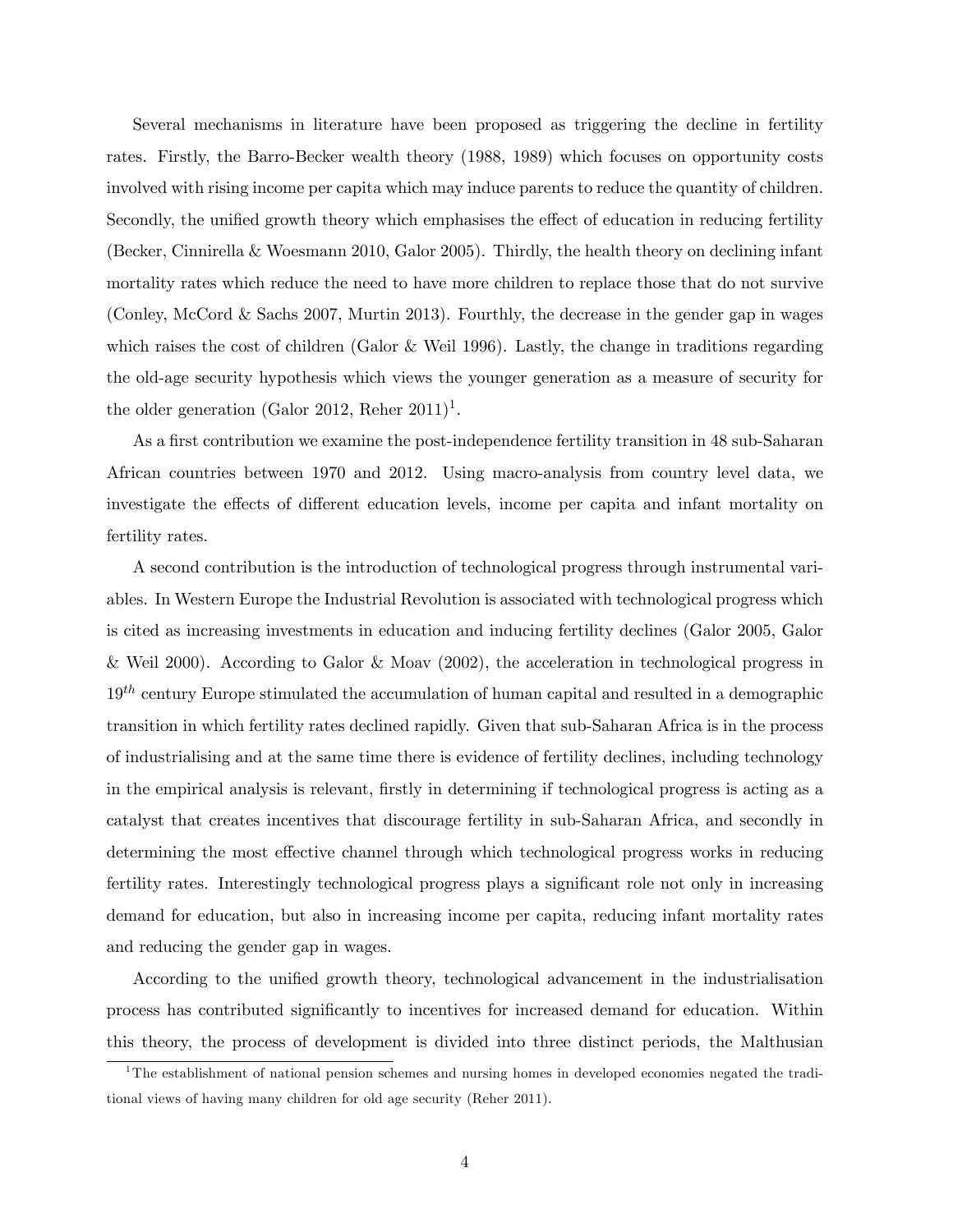period which is characterised by relatively constant income per capita and population growth, negligible technological progress and low returns on investment in education. As a result the relationship between income per capita and population growth is positive and any increases in income are offset by the increase in population size in the absence of technology. The second period is the Post-Malthusian period. As technological rates increase, the returns on education increase, such as better quality of labour and increased opportunities for employment, encouraging people to invest in the education of their children and have less children, a process known as the child quantity-quality trade-off. This transition allows income to keep rising and helps to move the economy into the third sustained growth period characterised by low fertility rates, high human capital accumulation and high incomes per capita. It is this same trade-off that played a significant role in the onset of the demographic transitions in Western Europe and its spread to regions outside Europe (Becker et al. 2010, Doepke 2004, Galor 2012, Galor & Moav 2002).

A complementary channel for the technological progress is through income per capita. Rising income per capita initially has a pure income effect which is to raise demand for children, but this effect is gradually offset by the technological progress which increases returns on labour, such as higher wages, and induces a substitution effect for quality over quantity of children (Becker, Murphy & Tamura 1990, Galor & Weil 2000). The acceleration in technological progress is also linked to the sustained increase in income per capita between the transition from Post-Malthusian period to the sustained growth period.

The introduction of technological progress through preventative medicines and improved child health care has helped to reduce infant mortality rates which has reduced high fertility rates (Chowdhury 1988, Van der Vleuten & Kok 2014). In the absence of technological progress, high levels of infant mortality tended to raise fertility by either inducing parents to have more children than they desired in anticipation of losing some, or to replace those that did not survive (Bongaarts & Casterline 2012). Evidence by Conley et al.  $(2007)$  indicates that the infant mortality may be the most important factor in explaining declining fertility rates globally. Moreover, Cervellati and Sunde (2013) suggest that differences in infant mortality rates may explain a substantial part of the observed differences in the timing of the demographic transition across countries.

As a final contribution we extend the analysis by exploring the gender gap reduction theory through male and female education and male and female labour force participation rates. This theory also looks at the indirect role of technology in reducing fertility rates. In their analysis Galor & Weil (1996) highlight the role of technological progress in decreasing the comparative advantage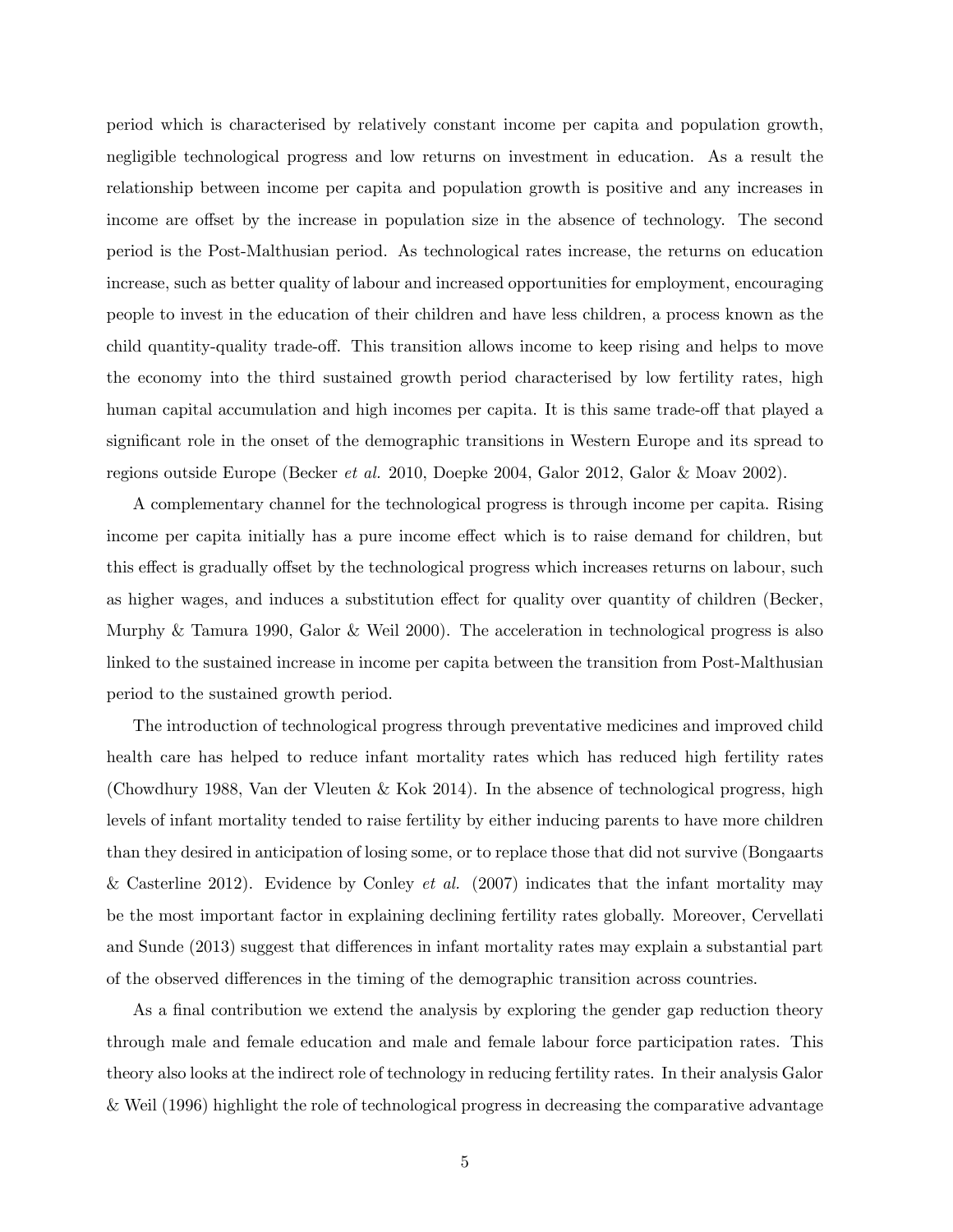of male labour and raising the demand for female labour thereby increasing the opportunity cost of fertility. Initially, men had a comparative advantage in physically intensive jobs, but with industrialisation demand for fine motor skills and mentally intensive tasks in which women have a better advantage has increased (Galor & Weil 1996, Goldin 1995). As demand for womenís labour increases, so do the wages for women which raises the cost of having children relatively more than it raises wage rates, leading to a trade-off between quality and quantity of children.

The empirical evidence from this study lends credence to the unified growth framework with emphasis on the role of technology in increasing the demand for education resulting in lower fertility rates. There is inconclusive evidence on the role of technology through the wealth and health channels. We also find that the reduction in the education gender gap has more impact on decreasing fertility rates than the reduction in the labour force gender gap. The male labour participation rates induce higher fertility. However these positive effects from the male labour force participation rates are counteracted with the inclusion of the technology instrument indicating the influence of technological progress in decreasing the comparative advantage of male labour and reducing fertility rates.

This study shows evidence of a region that is in a Post-Malthusian period where a demographic transition is starting to take place as the economies become more industrialised. However, the study also indicates a region that is still characterised by a patriarchal system where women are expected to play a traditional role of raising children and this may be contributing to the stalling fertility declines leading to delays in the demographic transition.

## 2 Empirical Analysis

## 2.1 Data

We use a sample of 48 countries<sup>2</sup> from 1970 to 2012. The dependent variable (*fertility*) is the total fertility rate which measures the number of births per woman and is obtained from the World Development Indicators (WDIs).

 $^2$ Sample of countries: Angola, Benin, Botswana, Burkina Faso, Burundi, Cameron, Cape Verde, Central African Republic, Chad, Comoros, Congo (Democratic Republic), Congo (Republic), Cote díIvoire, Djibouti, Equatorial Guinea, Eritrea, Ethiopia, Gabon, Gambia, Ghana, Guinea, Guinea Bissau, Kenya, Liberia, Lesotho, Madagascar, Malawi, Mali, Mauritania, Mauritius, Mozambique, Namibia, Niger, Nigeria, Rwanda, Sao Tome & Principe, Senegal, Seychelles, Sierra Leone, Somalia, South Africa, Sudan, Swaziland, Tanzania, Togo, Uganda, Zambia, Zimbabwe.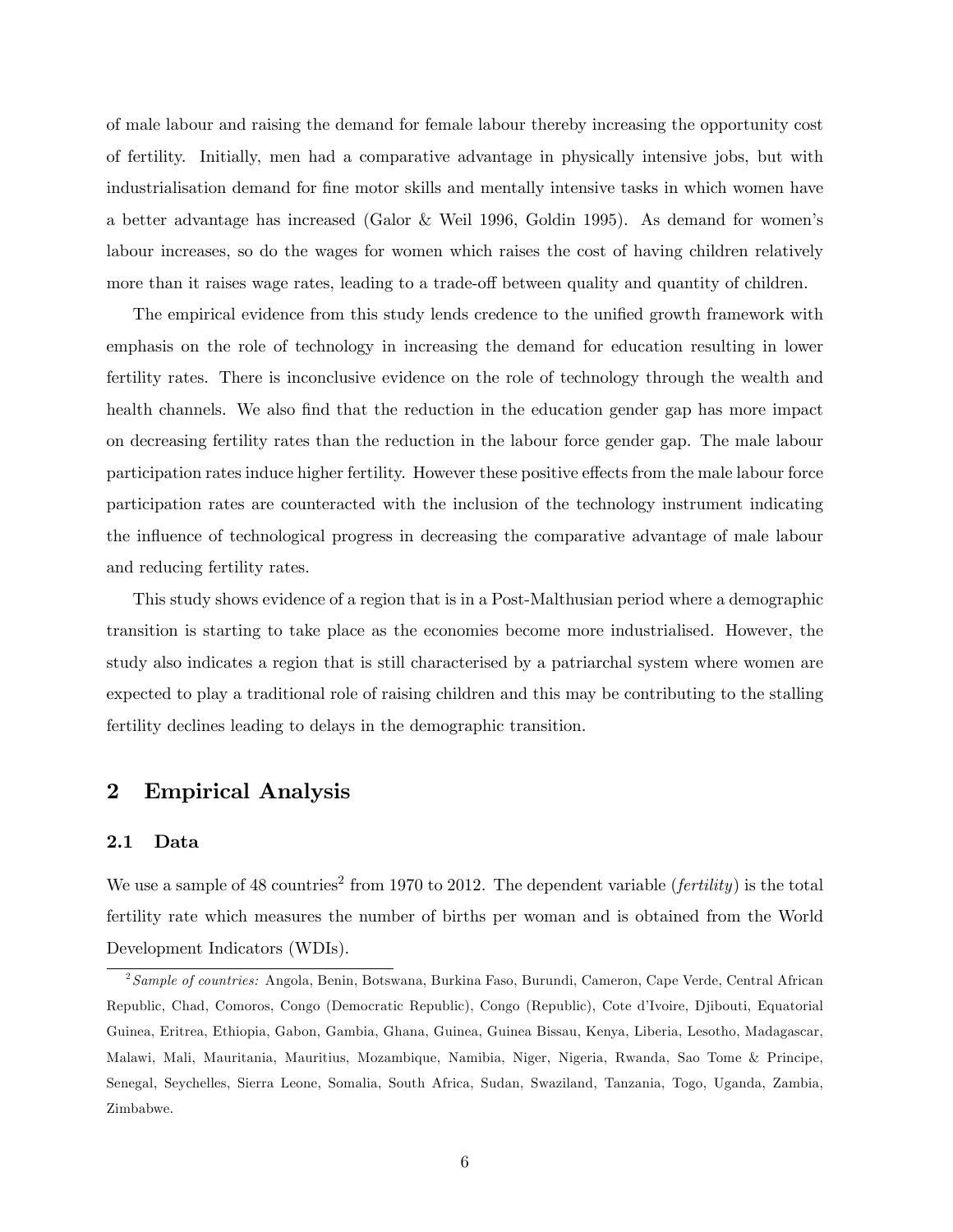We use three different variables for education levels. Primary education (*primary enrol*) is measured by the gross primary enrolment rate as a percentage of the population. The secondary education variable (secondary enrol) is the gross secondary enrolment rate as a percentage of the population. The third education variable (tertiary enrol) is the gross tertiary enrolment rate as a percentage of the population. All three variables are obtained from the WDIs.

A negative coefficient for the education variables suggests a trade-off between education and fertility. This trade-off signifies a child quantity-quality preference as people realise the benefits of schooling and start investing more in the education of their children. Empirical analysis by Bittencourt (2014a, 2014b) finds a negative and significant relationship between secondary enrolment rates and fertility within the Southern African Development Community (SADC) region, as well as primary completion rates and fertility within the same region. Similarly, Lehr (2009) also finds that secondary enrolment rates are negatively related with fertility across both high and low-productivity economies, whereas primary education is positively related to fertility, more so in low-productivity economies that have not yet experienced the demographic transition. On the other hand, Murtin (2013) Önds a negative and signiÖcant relationship between fertility and all three levels of education (primary, secondary and tertiary schooling), while Becker et al. (2010) find that primary school enrolments already had a negative impact on fertility in  $19^{th}$  century Prussia.

We also include infant mortality and income per capita based on the other proposed mechanisms in literature that triggered fertility declines. The inclusion of these variables also minimises issues with omitted variable bias. The infant mortality rate per 1,000 live births (infant mort) is taken from the WDIs. We expect a positive relationship between infant mortality and fertility rates. As fewer children die, fertility rates start to decline (Cervellati & Sunde 2013).

Income per capita (*gdpcap*) at 2005 constant prices is also taken from the WDIs. We expect a negative relationship between income and fertility rates which suggests that as income increases, the opportunity cost of raising children increases resulting in people choosing to have fewer children (Becker *et al.* 1990). All variables are logged<sup>3</sup>.

 $3$ While fertility and infant mortality data are available across all countries and most years, there is missing data for the education variables and income per capita. Although we lose some observations in the regressions, they are not significant enough to bias the overall conclusions drawn from the results.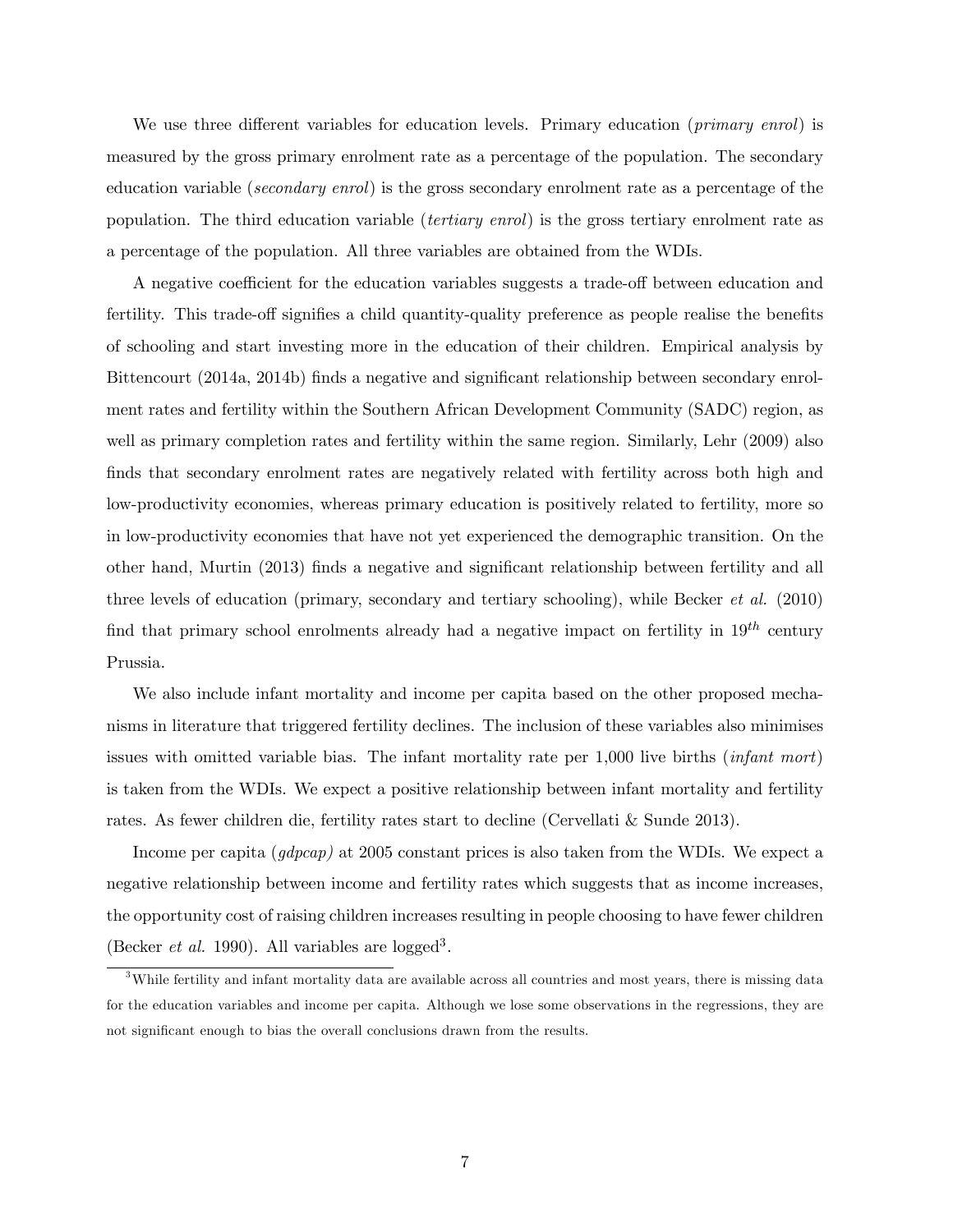## 2.2 Descriptive Statistics

We offer a brief look at the statistics and correlations in Table 1. According to Van der Vleuten  $\&$ Kok (2014), the fertility rates in the region have remained high until recently and this is shown by the average fertility rate in the region which measures at 5.9 children per woman. Interestingly, when we look at the statistics in detail, we find that the richer economies, such as Botswana, Mauritius, Seychelles (with the highest recorded income per capita at \$13,889.95) and South Africa, are also characterised by lower fertility rates (Mauritius at 1.43 children per woman), lower mortality rates (Seychelles 12.2 children per 1,000 births) and higher education enrolment rates (Seychelles recorded the highest secondary enrollment rates during the period under review).

The opposite holds true for the poorer countries. The DRC, Liberia, Niger and Rwanda are some of the poorer economies in the region (Liberia recorded the lowest income per capita at \$50.04) . They are characterised by high fertility rates (Rwanda at 8.4 children per woman), high mortality rates (Liberia recorded the highest at 205.6) and low education enrollment rates (Niger recorded the lowest secondary enrolment rates).

| Variables       | Obs       | Mean      | Std.Dev                                                  | Min       | Max       | Sources    |
|-----------------|-----------|-----------|----------------------------------------------------------|-----------|-----------|------------|
| Fertility       | 2041      | 5.96      | 1.27                                                     | 1.43      | 8.45      | World Bank |
| Primary enrol   | 1683      | 81.35     | 32.98                                                    | 7.86      | 207.81    | World Bank |
| Secondary enrol | 1296      | 26.07     | 22.71                                                    | 1.06      | 122.20    | World Bank |
| Tertiary enrol  | 1069      | 2.80      | 3.74                                                     | 0.015     | 40.32     | World Bank |
| Infant mort     | 1994      | 92.61     | 37.12                                                    | 12.20     | 205.60    | World Bank |
| Gdpcap          | 1821      | 1291.45   | 2065.92                                                  | 50.04     | 13889.95  | World Bank |
|                 | Fertility |           | Primary enrol Secondary enrol Tertiary enrol Infant mort |           |           | Gdpcap     |
| Fertility       | 1.000     |           |                                                          |           |           |            |
| Primary enrol   | $-0.500*$ | 1.000     |                                                          |           |           |            |
| Secondary enrol | $-0.812*$ | $0.575*$  | 1.000                                                    |           |           |            |
| Tertiary enrol  | $-0.614*$ | $0.382*$  | $0.740*$                                                 | 1.000     |           |            |
| Infant mort     | $0.700*$  | $-0.600*$ | $-0.719*$                                                | $-0.519*$ | 1.000     |            |
| Gdpcap          | $-0.535*$ | $0.358*$  | $0.701*$                                                 | $0.447*$  | $-0.479*$ | 1.000      |

**Table 1:** Descriptive Statistics & Correlation Matrix

\* significant at 5%

The negative correlation between the education variables and fertility implies a trade-off in education and fertility. The remaining controls are statistically in line with expectations. Infant mortality is positively correlated with fertility suggesting that higher mortality rates increase fertility rates. Income per capita is negatively correlated with fertility suggesting that as countries become more developed, fertility rates start to decline. Secondary enrolment, tertiary enrolment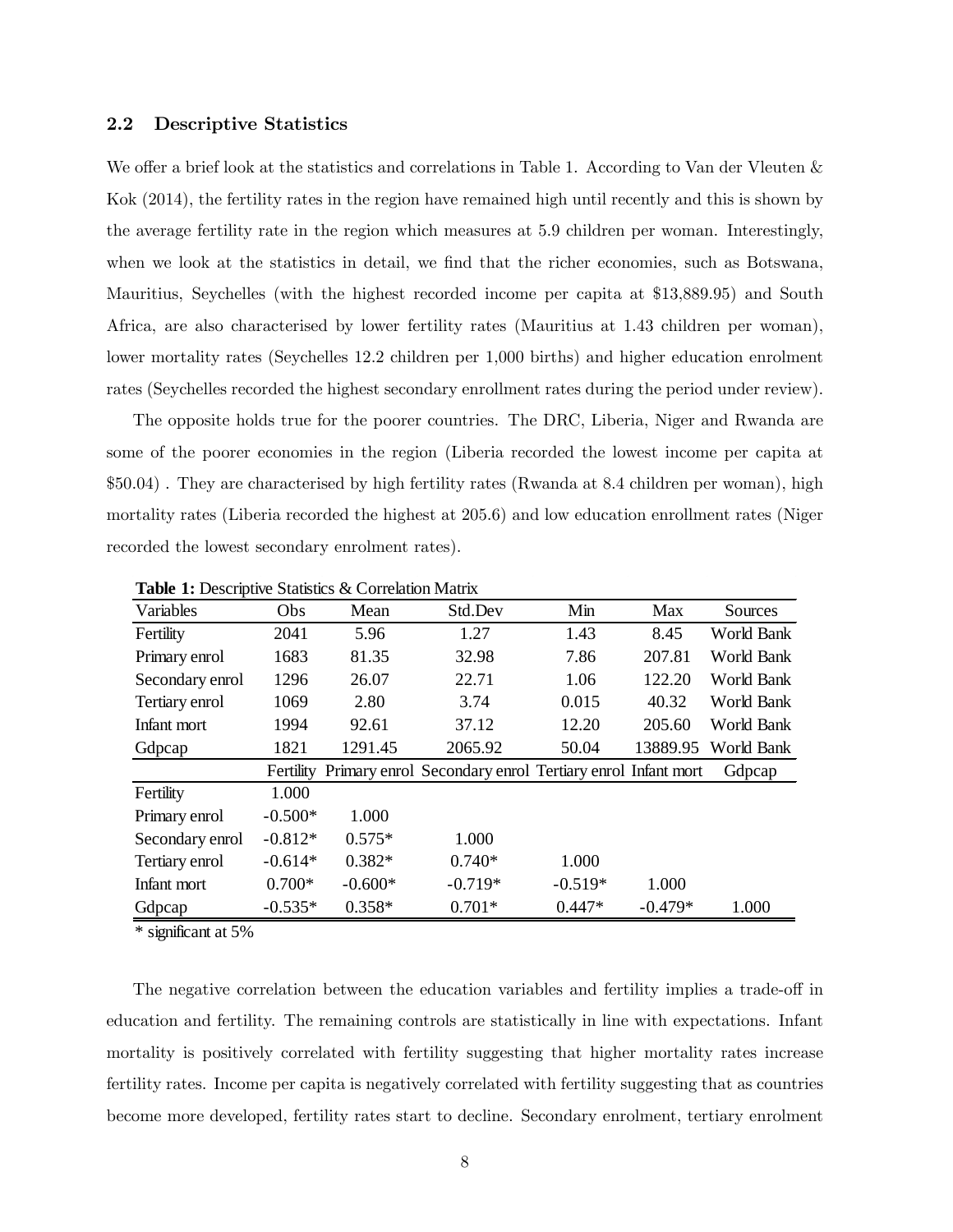and infant mortality also have higher correlations than the other determinants suggesting that they may be stronger predictors in explaining fertility.

Figure 2 illustrates a similar negative relationship between the different education variables and fertility rates. However most of the countries are clustered around 5 to 7 children with relatively low to medium average enrolment rates for the higher education levels. This statistical evidence suggests that the slow pace with which changes in enrolment rates take place may be contributing to the stalling of fertility declines in the region. Income per capita also shows a negative relationship with fertility rates, while infant mortality has a positive relationship in line with our expectations.



Figure 2: Correlations with fertility (Source: World Development Indicators)

## 3 Methodology

We estimate the following equation using panel data techniques:

$$
\ln fertility_{it} = \alpha_i + \beta_1 \ln educ_{it-1} + \beta_2 \ln \inf ant_{it-1} + \beta_3 \ln gdpcap_{it-1} + \mu_{it}
$$
 (1)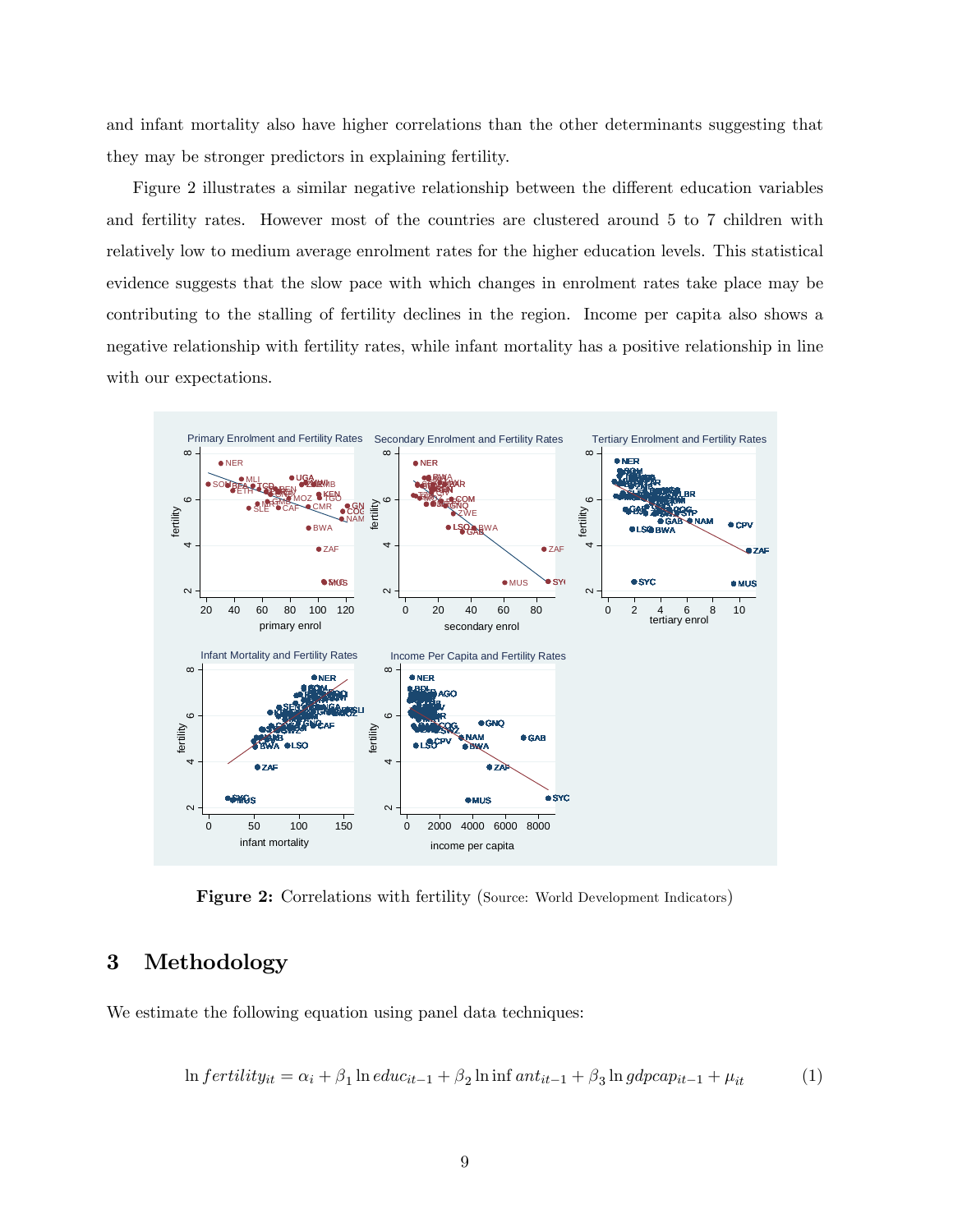where *fertility* represents the dependent variable, *educ* represents the three education variables, inf ant is infant mortality and gdpcap is income per capita. We expect a delay in the responsiveness of fertility rates to changes in the determinants during the transition. We therefore enter lagged explanatory variables in the specification to allow for this delay. The panel data approach allows us to control for heterogeneity, as well as test for more behavioural models than purely cross section or time series. This helps us to get a more informative analysis of the region.

We estimate a baseline pooled ordinary least squares (POLS) model which assumes homogeneity across the countries, that is they share common intercepts and slopes, and the regressors are not correlated with the error term. However this assumption can lead to downwardly biased results if correlation is present. Such an issue is likely to arise in this sample as countries like South Africa and Nigeria will not necessarily exhibit similar characteristics in education policies, access to technology, or geographic location. The fixed effects  $\alpha_i$  model allows for these differences across countries through individual specific effects, giving more efficient estimates.

The fixed effects model on the other hand assumes no endogeneity between the regressors and error term which can also lead to downwardly biased coefficients. Since both statistical and economic endogeneity may be present in the model through unobserved heterogeneity across countries and reverse causality<sup>4</sup>, we use fixed effects with instrumental variables (FE-IV) and System Generalised Method of Moments (Sys-Gmm) to minimise both heterogeneity and endogeneity issues. The FE-IV method allows consistent estimation in large samples where the endogenous variables are correlated with the error terms. In other words, the instrumental variables used influence the level of fertility through their impact on education, infant mortality and income per capita only.

We instrument the education variables with technology imported through globalisation (*global*)

 $^{4}$ For instance, Becker *et al.* (2010) find that causation between fertility and education runs both ways. Higher fertility may also discourage investments in human capital. Alternatively, higher stocks of capital may reduce the demand for children because that raises the cost of the time spent on child care (Becker et al. 1990). Furthermore, Klemp & Weisdorf (2012) show that having more children in a family reduces their chances of becoming literate and skilled in  $18^{th}$ -19<sup>th</sup> century England. Conley *et al.* (2007) highlight the question of causal directionality between child mortality and fertility rates. They argue that increased child mortality may be due to increased fertility which increases strain on household resources, decreases parental care and supervision with the addition of more children. Furthermore, high fertility may raise child mortality for biological (age of giving birth) or behavioural reasons (cultural preferences for sons instead of daughters), while high child mortality may raise fertility rates by inducing parents to replace the lost children (Dreze & Murthi 2001). Lower fertility can also raise the level of income per capita through increased time spent at work instead of caring for children (Galor & Weil 1996).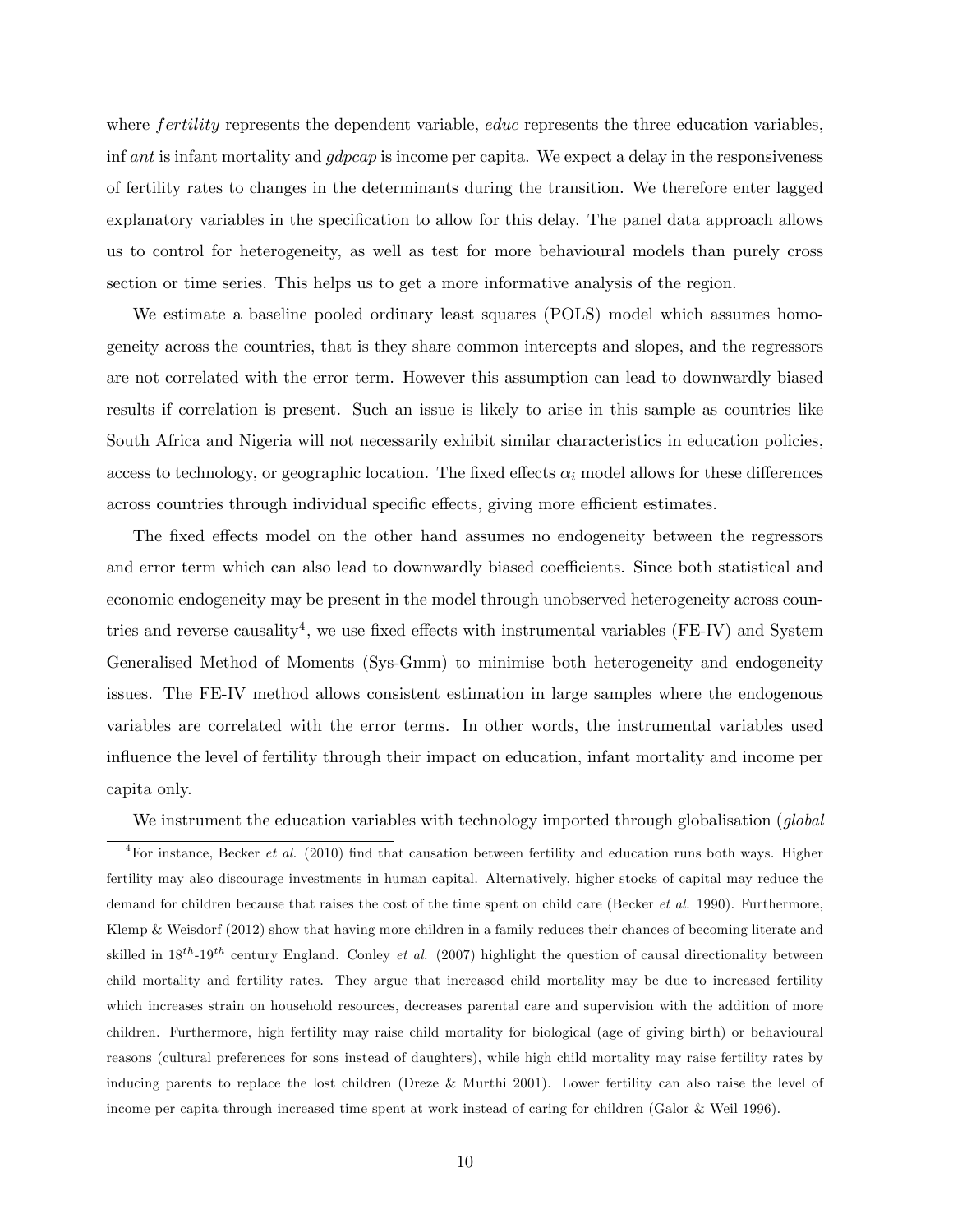tech), infant mortality with technology through immunisation against measles (vaccine tech) and income per capita with financial technology ( $\emph{finance tech}$ ). Finding external instruments always proves a difficult task in empirical analysis, however in our view, these instruments represent exogenous shocks to sub-Saharan countries that capture aspects of technology during the postindependence period.

According to Galor (2005) the industrialisation process was accelerated by the expansion of international trade. The technological progress which is associated with industrialisation creates a demand for the ability to analyse and evaluate new production possibilities, and this raises the incentive for education (Galor & Weil 2000). We introduce technological progress through globalisation as an instrument for education. It is taken from a dataset compiled by Dreher (2006) and updated by Dreher, Gaston and Martens (2008). The variable is made up of economic, social and political globalisation which represents the openness of a country through the flow of goods, technology, people, information and ideas.

Globalisation comes with continuous access to better technologies and we expect this benefit to be applicable to Sub-Saharan Africa which imports most of its technologies, such as machinery parts or technical assistance from foreign experts. For example, the region is home to foreign car manufacturers that contribute to the industrialisation process. These manufacturers use technologies that require skilled labour. This demand for labour creates an incentive for education. According to Andersen and Dalgaard (2011) greater international interaction between people from different nations facilitates the spread of ideas thus stimulating aggregate productivity. We therefore expect increased globalisation to increase the demand for education.

However being a globalised country does not necessarily lead to lower fertility as indicated in Figure 3. According to the globalisation index, countries such as Mali, Nigeria and Zambia are fairly open, ranging between 55 to 65, but high fertility rates of between 5 to 7 children per woman persist in these countries. On the other hand, Eritrea, Ethiopia and Sudan have relatively low globalisation indices but are characterised with relatively lower fertility rates. A more plausible channel is that the external wave of globalisation increased the demand for education by introducing technologies which expanded the industrialisation process in the region and required skilled labour.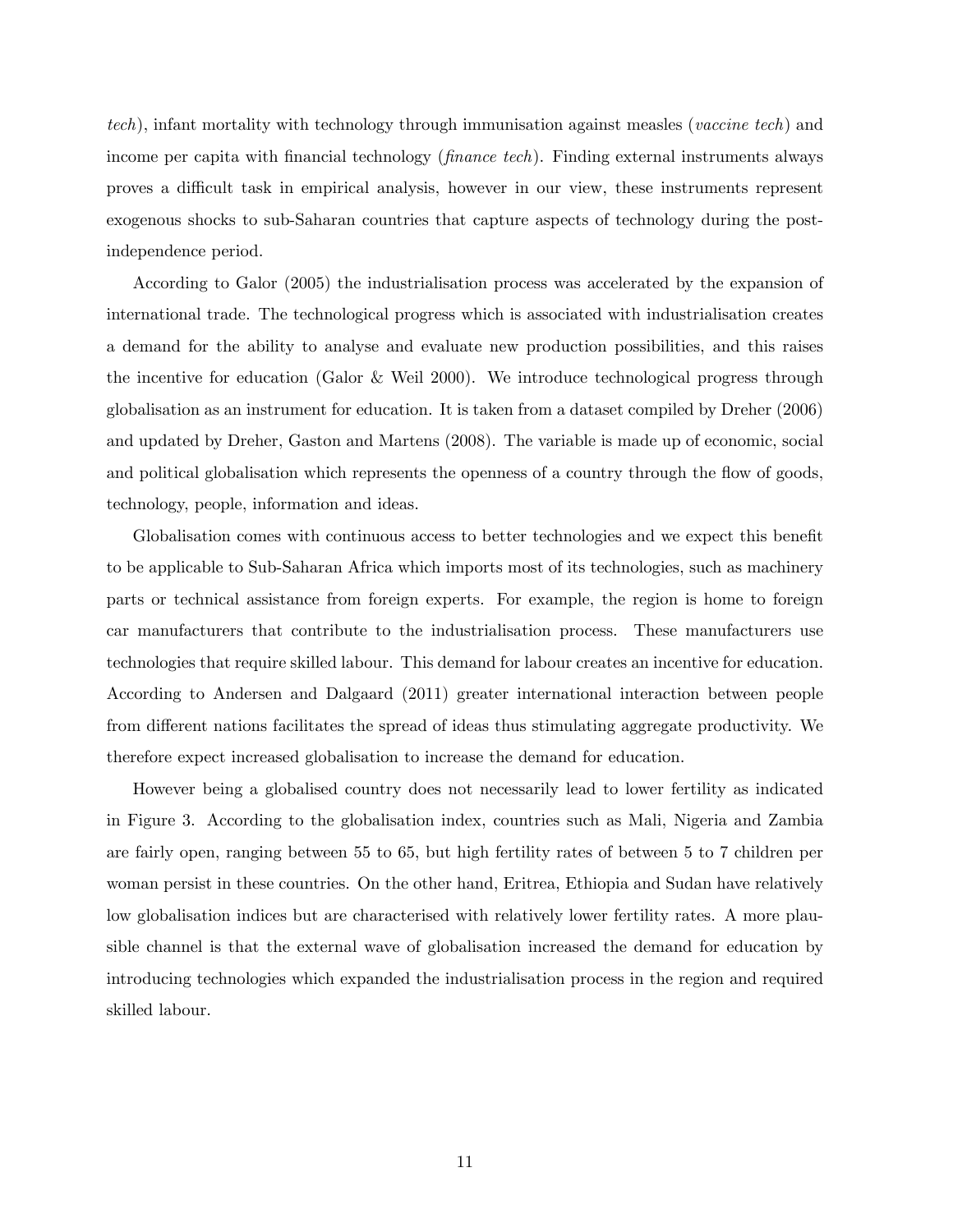

Figure 3: Globalisation and Fertility Rates (Source: Dreher et al. 2008; World Development Indicators)

Analysis by Galor and Mountford (2008) Önds that gains from trade in developed economies are used to improve the specialisation of industrial skill-intensive goods which induces a rise in demand for skilled labour and leads to a gradual investment in the quality of the population. On the other hand, they also Önd that gains from trade in developing countries are concentrated in non-industrial unskilled-intensive goods, such as agricultural produce, which may lower incentive to invest in education and encourage further increase in population. Research undertaken by Avelino, Brown & Hunter  $(2005)$  also finds a positive association between trade openness and education<sup>5</sup>. Results by Rodrik (1998) find that open countries with bigger governments have increased public expenditure towards education.

The instrument for mortality is another form of imported technology through the immunisation against measles (% of children ages 12-23 months). The variable is obtained from the WDIs<sup>6</sup>. Vaccinations are an exogenous shock to the region as they were introduced by external organisations such as the World Health Organisation (WHO) and the United Nations (United Nations Expanded Program on Immunization, Soares 2007) to prevent child mortality in developing countries. Immunisations against measles is one such external program. WHO partnered with the United Nations and several other international organisations for routine measles vaccination

 $5$ Kaufman and Segura-Ubiergo (2001), on the other hand, find that the negative effect of globalisation works mainly in the area of social security expenses, while health and education are less affected.

<sup>&</sup>lt;sup>6</sup>Other instruments used in literature for infant mortality include adult male mortality (Galloway *et al.* 1998), lagged mortality (Murtin 2013), malaria ecology and percentage of population at risk of malaria (Conley *et al.*) 2007).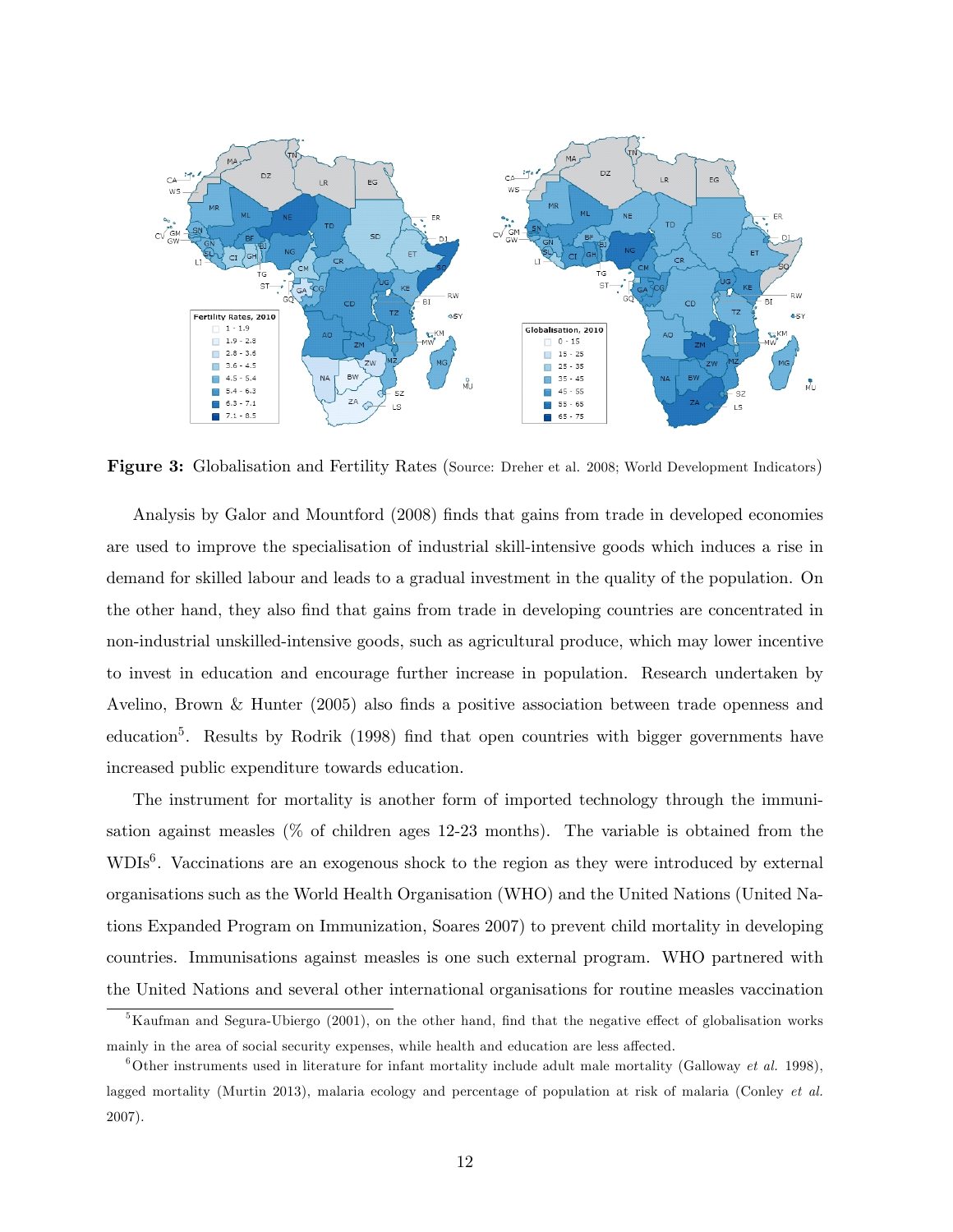coverage program which coincides with the period under review. Statistical evidence in Figure 4 shows that fertility rates were already declining by the time the measles vaccinations coverage was effected. We therefore expect the introduction of measles vaccinations to assist in reducing infant mortality in the region as intended by the external health programs. Any effect on fertility rates is incidental.

Moreover, Doepke  $(2005)$  and Murphy  $(2010)$  find that infant mortality rates had no effect on fertility rates in  $17^{th}$  century Western Europe as mortality rates had already started declining nearly a century prior to the decline in fertility rates. Literature advances that declines in infant mortality rates are largely driven by improvements in public health, education and adoption of technologies (Soares 2007, Reher 2011, Van der Vleuten & Kok 2014, Schultz 2008). In their earlier work, Murthi, Guio and Dreze (1995) find that access to public health services reduces child mortality but has no significant effect on fertility. According to Chowdhury (1988) infant mortality rates fall due to technological advances in medicine and public health measures and this leads to a subsequent decline in fertility, while Conley *et al.* (2007) find that exogenous changes to child mortality through immunisations, improved nutrition, the advent of public health and safe drinking water are the basic drivers to reduced fertility rates.



Figure 4: Fertility Rates and Measles Immunisation (Source: World Development Indicators)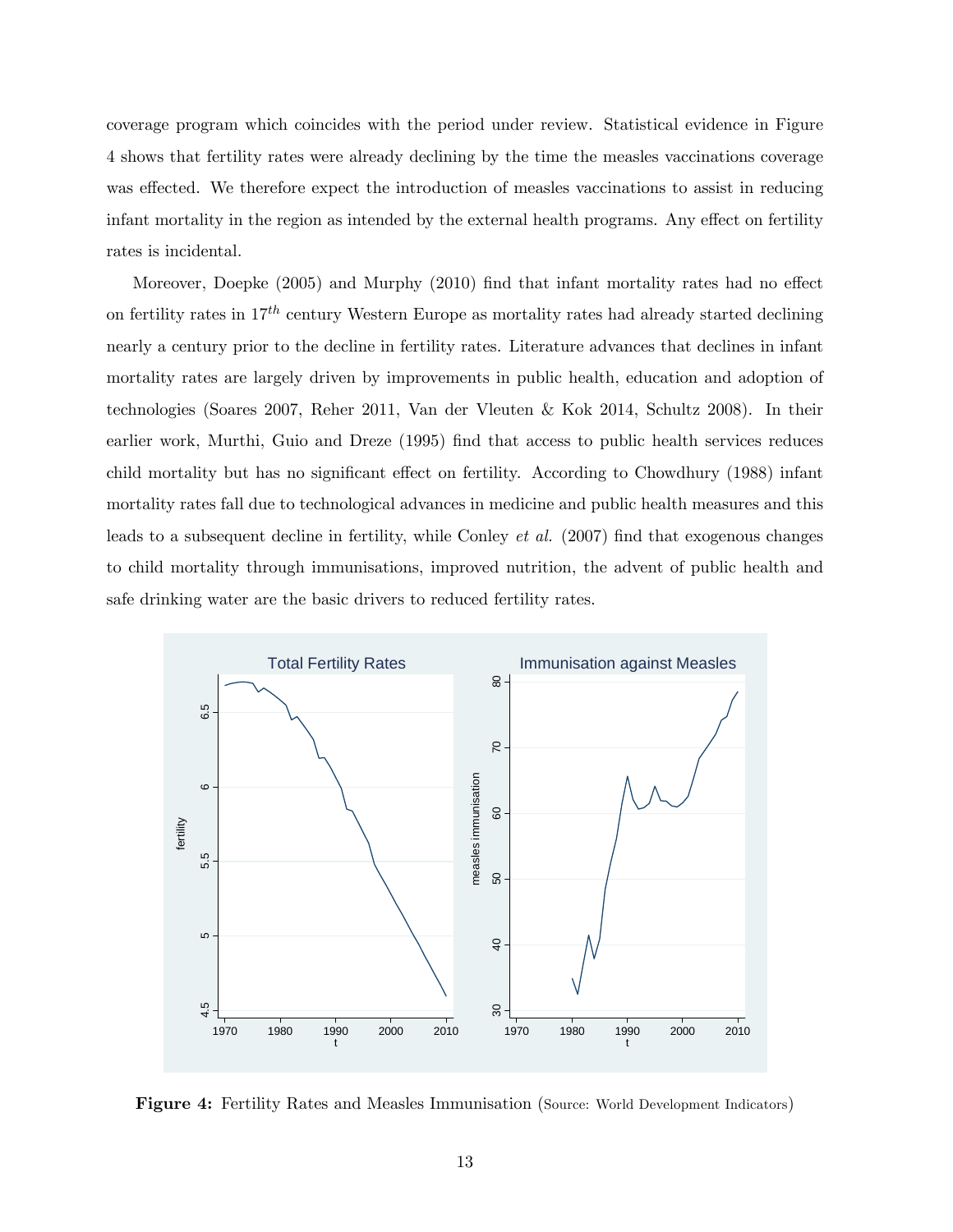Technology through financial development is the instrument for income per capita. The variable measures money supply or M2 (money and quasi money as a percentage of GDP) which represents access to finance or credit and is obtained from the WDIs. Higher percentages of money supply indicate more developed financial sectors and hence more access to credit.

There is no obvious correlation between financial development and fertility rates in sub-Saharan Africa as countries such as Seychelles and South Africa have relatively highly developed Önancial sectors and low fertility rates, while Comoros and Kenya also have developed Önancial sectors but persistent high fertility rates. Swaziland has a relatively low developed financial sector but falling fertility rates, while Chad has a poorly developed financial sector with high fertility rates.

A likely channel is through income per capita. According to Galor & Zeira (1993) money supply affects economic activity through credit markets. People that can borrow have better purchasing power and this perceived increase in income per capita may increase or reduce fertility rates depending on the developmental stage the region is experiencing. Sustained access to credit markets can induce a substitution effect for quality over quantity of children (Schultz 2008).

We include the lagged dependent variable in the final estimator to allow for the persistence of social behaviour. Current fertility rates may be determined by imitation of parental behaviour or social class behaviour in the past (Murtin 2013) i.e. people may decide to have fewer children because their parents had fewer children or because that is the norm within their social class.

This dynamic specification allows us to use the system-gmm which is commonly used in empirical literature to estimate dynamic models (Blundell & Bond 1998, Lehr 2009, Murtin 2013). System-gmm uses deeper lagged levels of the endogenous variable as instruments for the firstdifferenced model, as well as additional moment conditions in first differenced form of the endogenous variable for the model in levels. We keep the technological instruments as external instruments in the specification. To reduce the possibility of instrument proliferation which may overfit endogenous variables and fail to expunge their endogeneity, we specify the number of lags of the instruments (in this case the second lag up to the tenth lag) and collapse the instrument set (Roodman 2009). System-gmm also takes care of serial correlation which is likely to be present in the lagged dependent variable. We include the two-step robust procedure which uses the Windmeijer's (2005) finite-sample correction for downward-biased standard errors and makes it a more efficient estimator than the one-step robust estimation.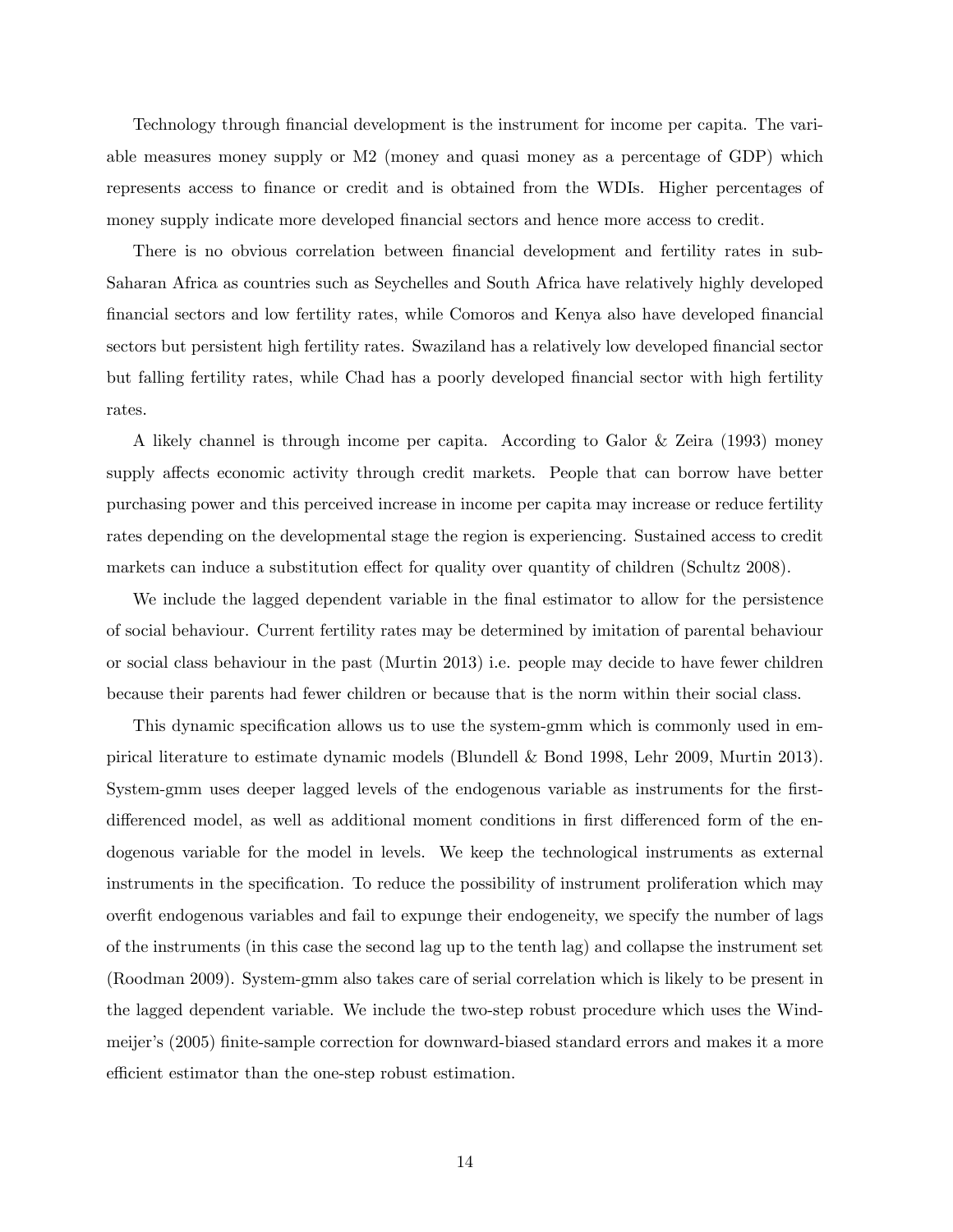## 4 Results

## 4.1 Baseline Results

We report our findings in Table 2 for both the pooled OLS and the fixed effects models<sup>7</sup>. The results indicate mostly a negative and significant relationship between enrolment and fertility rates, particularly for tertiary enrolment rates once we allow for heterogeneity amongst countries<sup>8</sup>. A ten percent increase in past enrolment rates decreases contemporaneous fertility rates by about two percent. The evidence suggests that despite sub-Saharan Africa's relatively low average tertiary enrolment rates of just under three percent and average secondary enrolment rates of twenty-six percent, education still plays a significant contributory role in reducing fertility. The magnitudes are however reduced in the multivariate regressions. The inclusion of infant mortality which explains a significant part of fertility decline compared to the other variables may be reducing the explanatory powers of education.

Infant mortality is positively and significantly related to fertility rates remaining robust with the inclusion of other associated variables and individual effects. A ten percent increase in past infant deaths increases current fertility rates by about four percent. These results indicate that either people decide to replace the children that did not survive in the previous period, or there is a delay in people's perceptions of the decreased risks of infant mortality and the effect on fertility is only witnessed in the next period when rates increase (Montgomery 2000). Survival of infants was relatively low in sub-Saharan Africa due to adverse health conditions during childbirth, and as a result women spent a considerable amount of time replacing those that did not survive. However, with better education in health and hygiene for mothers, and improvements in health facilities,

<sup>7</sup>Results with contemporaneous determinants remain similar with marginal changes in the magnitudes of coef-Öcients. We also run regressions excluding Mauritius, Seychelles and South Africa as they appear to be outliers in the data and may bring in some bias. The results and conclusions drawn however are not significantly different to those reported for the full sample of countries. All additional results are available on request.

<sup>&</sup>lt;sup>8</sup>The positive primary education effects may act through channels that improve health, fecundity and changes in social norms of women (Lehr 2009). Educated women may have better basic knowledge on health and thus have greater fecundity. According to Ainsworth, Beegle & Nyamete (1996), a possible reason for the positive relationship may be that girls who complete only a few years of schooling are those who become pregnant and thus do not receive the full benefit of higher education, or those that are forced by family to get married early as they will bring in income through the customary bridal price. The basic education at primary schooling level may increase their fecundity through health education but the girls may not have access to knowledge on preventative actions once they drop out of school and become sexually active.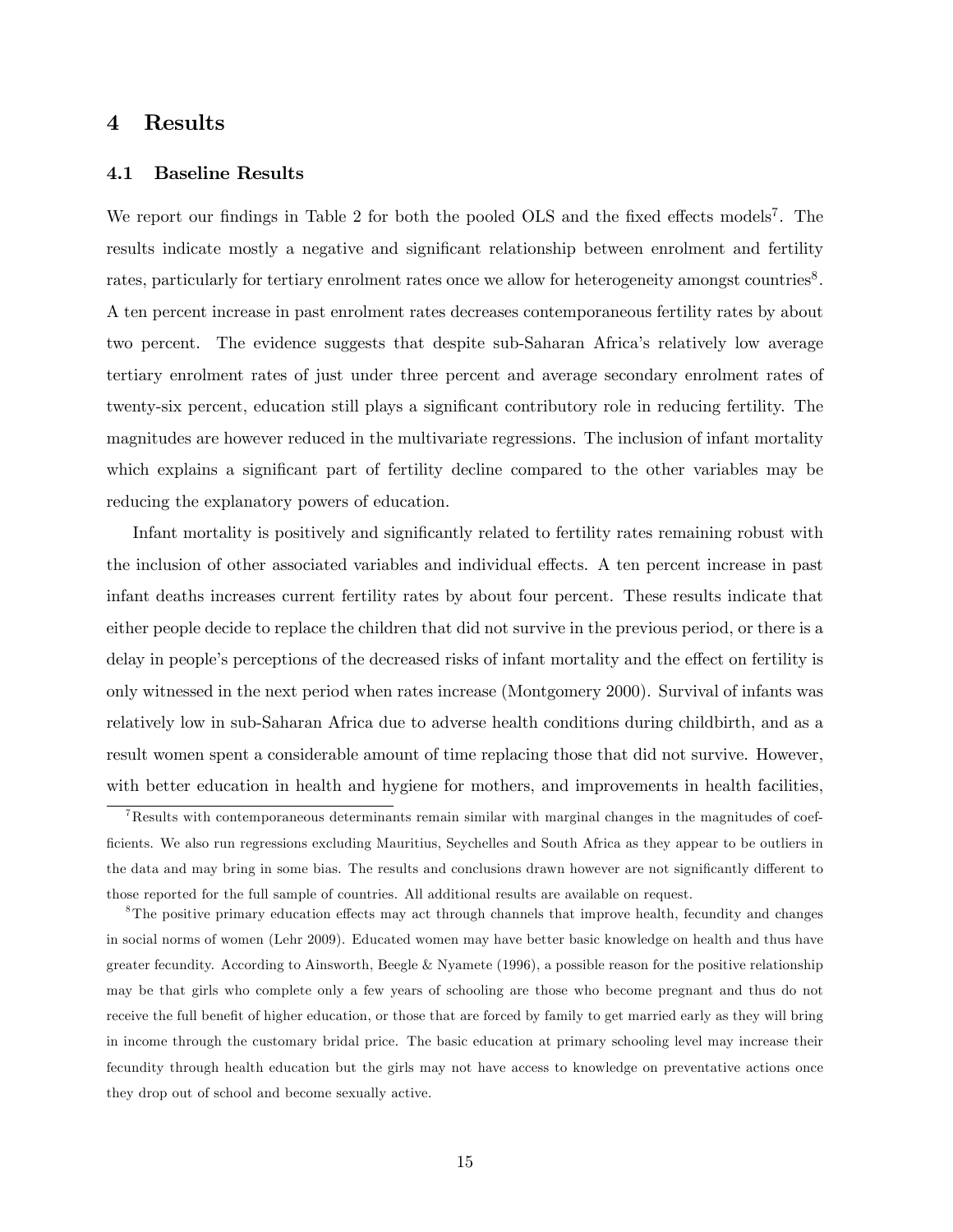infant mortality rates have gradually started to decrease. These initial results show evidence of a strong determinant for fertility decline in sub-Saharan Africa, more so than education and income per capita.

The results for income per capita are negative and significant. A ten percent increase in income per capita in the previous period is reáected in the current fertility declines of about one percent. The delay in the effect of income per capita on fertility captures the lag in people's responses to an increase in income. Initially an increase in income per capita has a pure income effect and raises the demand for children<sup>9</sup>, but over time this effect is replaced by a substitution effect for investment in child education as income continues to increase which decreases fertility rates. This transition is typically found in the Post-Malthusian period where income per capita is rising at a faster rate than population growth.

| Table 2: Pooled OLS and Fixed Effects |                                                                                                      |                |             |                                          |                                                             |             |                |             |             |             |  |
|---------------------------------------|------------------------------------------------------------------------------------------------------|----------------|-------------|------------------------------------------|-------------------------------------------------------------|-------------|----------------|-------------|-------------|-------------|--|
|                                       | 1                                                                                                    | $\overline{c}$ | 3           | $\overline{4}$                           | 5                                                           | 6           | $\tau$         | 8           | 9           | 10          |  |
| <b>FERTILITY</b>                      | <b>POLS</b>                                                                                          | <b>POLS</b>    | <b>POLS</b> | <b>POLS</b>                              | <b>POLS</b>                                                 | <b>POLS</b> | <b>POLS</b>    | <b>POLS</b> | <b>POLS</b> | <b>POLS</b> |  |
| Primary enrol $_{t-1}$                | $-0.235***$                                                                                          |                |             |                                          |                                                             | $0.068***$  | 0.003          |             |             | $0.099***$  |  |
|                                       | (0.010)                                                                                              |                |             |                                          |                                                             | (0.021)     | (0.008)        |             |             | (0.017)     |  |
| Secondary enrol <sub>t-1</sub>        |                                                                                                      | $-0.229***$    |             |                                          |                                                             | $-0.224***$ |                | $-0.050***$ |             | $-0.090***$ |  |
|                                       |                                                                                                      | (0.010)        |             |                                          |                                                             | (0.023)     |                | (0.008)     |             | (0.014)     |  |
| Tertiary enrol $_{t-1}$               |                                                                                                      |                | $-0.139***$ |                                          |                                                             | $-0.021$    |                |             | $-0.005$    | 0.015       |  |
|                                       |                                                                                                      |                | (0.009)     |                                          |                                                             | (0.016)     |                |             | (0.006)     | (0.010)     |  |
| Infant mort $_{t-1}$                  |                                                                                                      |                |             | $0.473***$                               |                                                             |             | $0.422***$     | $0.384***$  | $0.440***$  | $0.426***$  |  |
|                                       |                                                                                                      |                |             | (0.010)                                  |                                                             |             | (0.013)        | (0.016)     | (0.018)     | (0.020)     |  |
| Gdpcap $_{t-1}$                       |                                                                                                      |                |             |                                          | $-0.170***$                                                 |             | $-0.067***$    | $-0.056***$ | $-0.060***$ | $-0.055***$ |  |
|                                       |                                                                                                      |                |             |                                          | (0.008)                                                     |             | (0.005)        | (0.006)     | (0.007)     | (0.008)     |  |
| Observations                          | 1,628                                                                                                | 1,252          | 1,047       | 1,924                                    | 1,752                                                       | 847         | 1,450          | 1,124       | 975         | 789         |  |
| F test                                |                                                                                                      |                |             | 524.05*** 531.14*** 227.64*** 2091.98*** | 447.09*** 110.13*** 811.35*** 662.26*** 458.45*** 278.78*** |             |                |             |             |             |  |
| R-squared                             | 0.187                                                                                                | 0.459          | 0.291       | 0.658                                    | 0.366                                                       | 0.413       | 0.720          | 0.738       | 0.717       | 0.736       |  |
|                                       | $\mathbf{1}$                                                                                         | $\overline{c}$ | 3           | 4                                        | 5                                                           | 6           | $\overline{7}$ | 8           | 9           | 10          |  |
| <b>FERTILITY</b>                      | <b>FE</b>                                                                                            | <b>FE</b>      | FE          | <b>FE</b>                                | ${\rm FE}$                                                  | <b>FE</b>   | ${\rm FE}$     | FE          | FE          | FE          |  |
| Primary enrol $_{t-1}$                | $-0.200***$                                                                                          |                |             |                                          |                                                             | 0.039       | 0.021          |             |             | 0.074       |  |
|                                       | (0.033)                                                                                              |                |             |                                          |                                                             | (0.064)     | (0.042)        |             |             | (0.062)     |  |
| Secondary enrol <sub>t-1</sub>        |                                                                                                      | $-0.172***$    |             |                                          |                                                             | $-0.042$    |                | $-0.067$    |             | $-0.011$    |  |
|                                       |                                                                                                      | (0.029)        |             |                                          |                                                             | (0.050)     |                | (0.044)     |             | (0.058)     |  |
| Tertiary enrol $_{1-1}$               |                                                                                                      |                | $-0.108***$ |                                          |                                                             | $-0.093***$ |                |             | $-0.060***$ | $-0.057**$  |  |
|                                       |                                                                                                      |                | (0.015)     |                                          |                                                             | (0.022)     |                |             | (0.021)     | (0.024)     |  |
| Infant mort $_{t-1}$                  |                                                                                                      |                |             | $0.437***$                               |                                                             |             | $0.406***$     | $0.251***$  | $0.208***$  | $0.239***$  |  |
|                                       |                                                                                                      |                |             | (0.042)                                  |                                                             |             | (0.056)        | (0.087)     | (0.064)     | (0.078)     |  |
| Gdpcap <sub>1-1</sub>                 |                                                                                                      |                |             |                                          | $-0.120***$                                                 |             | $-0.112*$      | $-0.143***$ | $-0.073$    | $-0.120*$   |  |
|                                       |                                                                                                      |                |             |                                          | (0.066)                                                     |             | (0.061)        | (0.052)     | (0.062)     | (0.061)     |  |
| Observations                          | 1,628                                                                                                | 1,252          | 1,047       | 1,924                                    | 1,752                                                       | 847         | 1,450          | 1,124       | 975         | 789         |  |
| F test                                | $36.62***$                                                                                           | 34.22***       | 49.81***    | 107.67***                                | $3.33*$                                                     | $13.51***$  | 39.44***       | 32.58***    | 36.87***    | 27.60***    |  |
| R-squared                             | 0.155                                                                                                | 0.380          | 0.429       | 0.774                                    | 0.515                                                       | 0.440       | 0.487          | 0.530       | 0.520       | 0.559       |  |
| Number of i                           | 47                                                                                                   | 47             | 47          | 48                                       | 47                                                          | 47          | 46             | 46          | 46          | 46          |  |
| Country FE                            | <b>YES</b>                                                                                           | <b>YES</b>     | <b>YES</b>  | <b>YES</b>                               | <b>YES</b>                                                  | <b>YES</b>  | <b>YES</b>     | <b>YES</b>  | <b>YES</b>  | <b>YES</b>  |  |
|                                       | Coefficients reported. Robust standard errors in parentheses. *** $p<0.01$ , ** $p<0.05$ , * $p<0.1$ |                |             |                                          |                                                             |             |                |             |             |             |  |

 $9$ Murtin (2009) and Murphy (2010) present results for OECD countries and France that find that income per capita and fertility rates were positively related during the  $19^{th}$  century.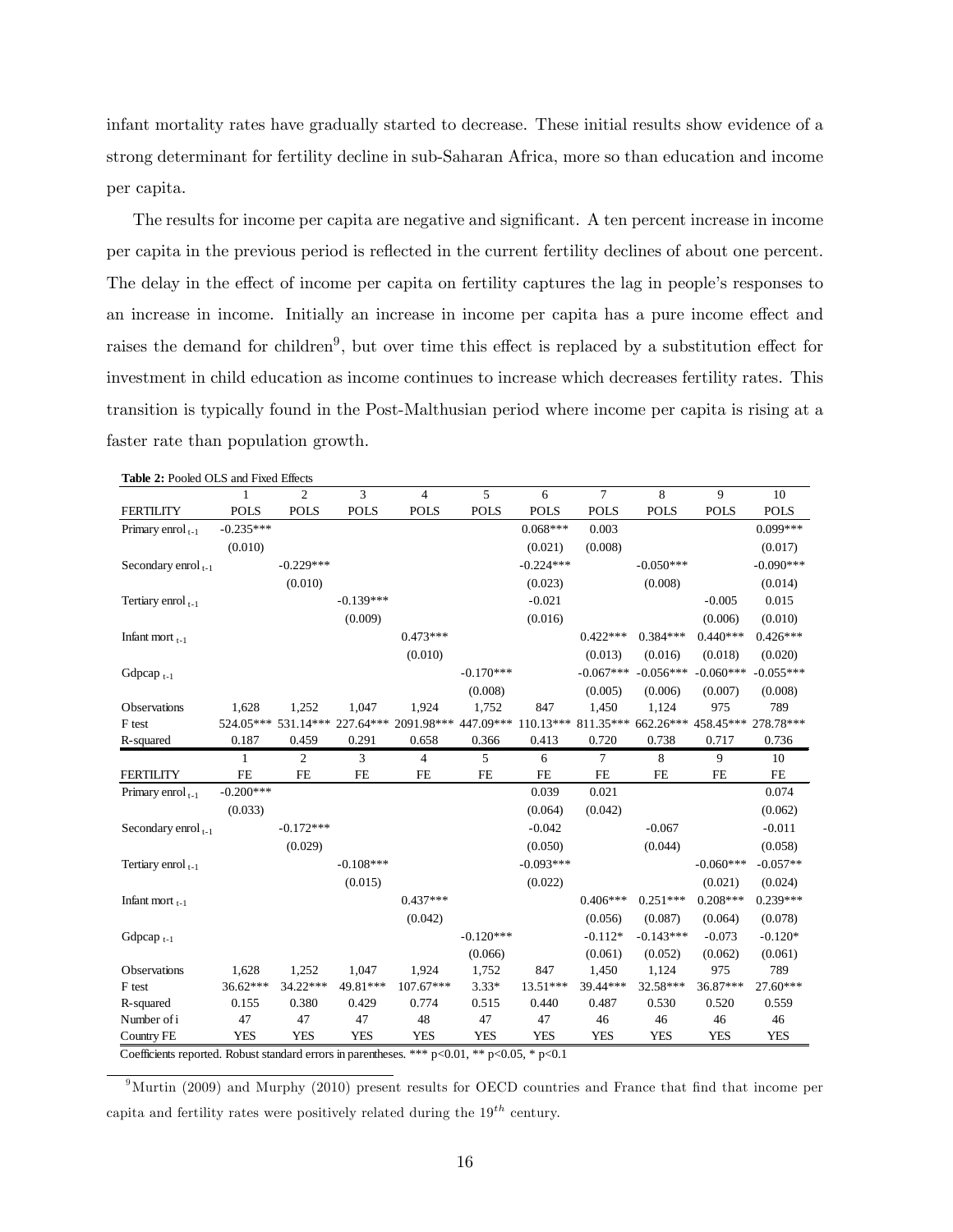## 4.2 Technological Progress

According to the various theories, technological progress has been instrumental in raising the demand for education, increasing income per capita continuously and reducing infant mortality (Becker et al. 1990, Conley et al. 2007, Galor and Weil 2000). The assumptions made by the pooled OLS and fixed effects models may lead to downwardly biased coefficients as discussed in Section 3. The coefficients reported in Table 3 are larger once we allow for heterogeneity and endogeneity. The inclusion of the technological progress instrument through globalisation improves the explanatory powers of all three education estimates, particularly the primary enrolment rates. Education coefficients are negative and mostly significant in reducing fertility rates. The negative effects for education remain robust across the bivariate and multivariate regressions.

The results support the unified growth theory which emphasises the role of technology in increasing both the demand and returns for education leading to a child quantity-quality tradeoff. Globalisation is positively and significantly related to education. The technology imported through goods, people and ideas has expanded industrialisation in sub-Saharan Africa creating demand for skilled labour which acts as an incentive for increased education. The immunisation against measles reduces infant mortality in sub-Saharan Africa which is in line with expectations given the introduction of measles vaccinations' programmes from international organisations. Financial development increases income per capita by increasing people's purchasing power through access to credit. This rising income effect encourages people to invest in child quality rather than quantity which reduces fertility (Galor & Weil 1999).

The identifying instruments are statistically significant in the first stage regressions, as well as the F-tests for joint significance which minimises the issues of weak instruments. We fail to reject the null hypothesis for the Hansen J-test for exogeneity and conclude that our instruments are exogenous and valid. We also fail to reject the Arellano-Bond test for no second-order serial correlation. The F-statistics are statistically significant for overall joint significance of the regressors indicating that the models are correctly specified.

Interesting to note is that the technological instruments do not improve the estimates for infant mortality and income per capita, despite being valid instruments. Both variables lose explanatory significance. Technological progress appears to be more effective in reducing fertility rates through the education channels than the health and wealth channels.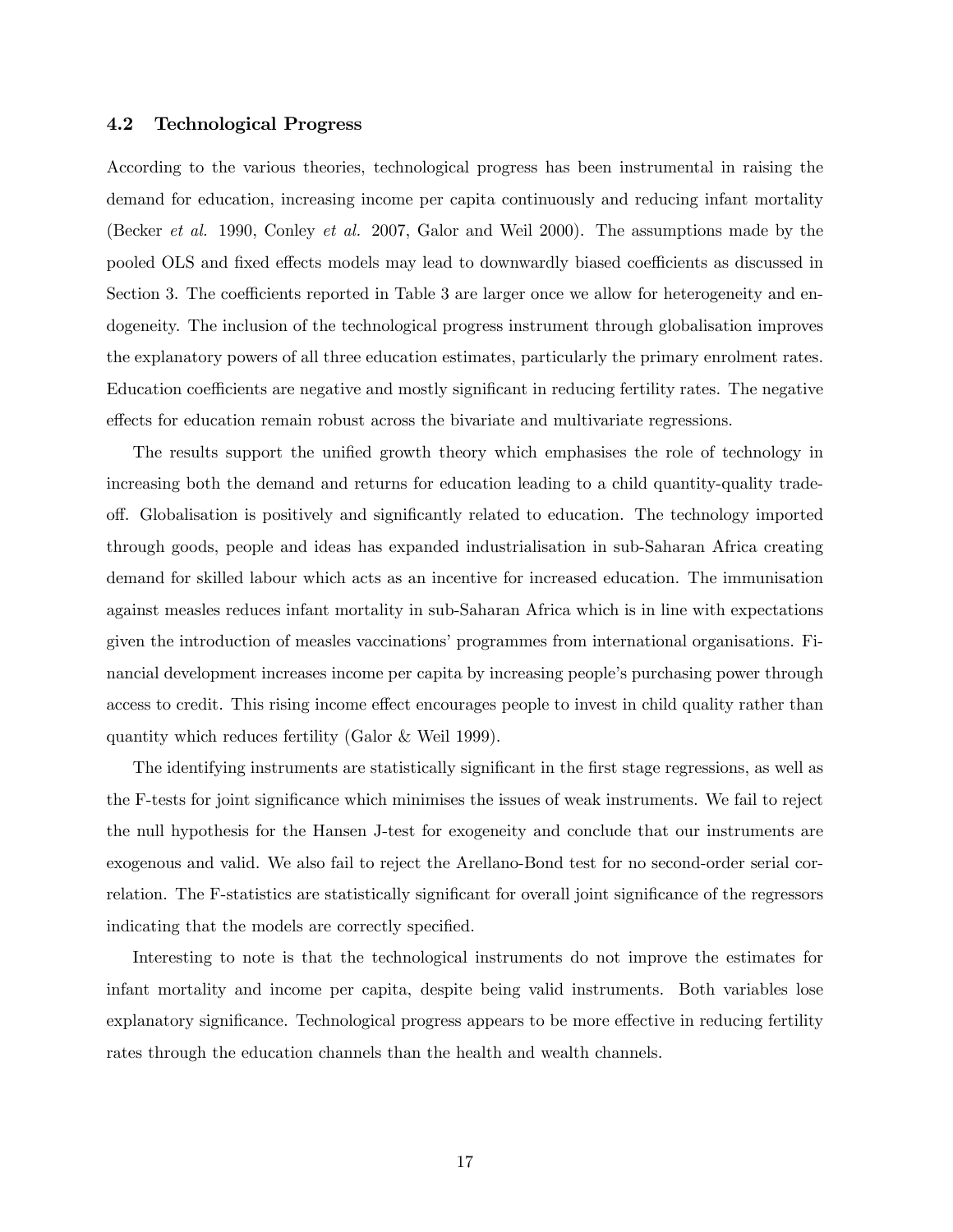| <b>Table 5:</b> Fixed Effects will historically arables and System-Givily |                  | $\overline{c}$                         | 3                       | $\overline{4}$            | 5             | 6                |                          | $\overline{7}$           |                        | 8            |  |
|---------------------------------------------------------------------------|------------------|----------------------------------------|-------------------------|---------------------------|---------------|------------------|--------------------------|--------------------------|------------------------|--------------|--|
| <b>FERTILITY</b>                                                          | FE-IV            | FE-IV                                  | FE-IV                   | FE-IV                     | FE-IV         | FE-IV            |                          | FE-IV                    |                        | FE-IV        |  |
| Primary enrol $_{t-1}$                                                    | $-0.590***$      |                                        |                         |                           |               | $-0.743***$      |                          |                          |                        |              |  |
|                                                                           | (0.028)          |                                        |                         |                           |               | (0.267)          |                          |                          |                        |              |  |
| Secondary enrol <sub>t-1</sub>                                            |                  | $-0.248***$                            |                         |                           |               |                  |                          | $-0.583**$               |                        |              |  |
|                                                                           |                  | (0.010)                                |                         |                           |               |                  |                          | (0.297)                  |                        |              |  |
| Tertiary enrol <sub>t-1</sub>                                             |                  |                                        | $-0.144***$             |                           |               |                  |                          |                          |                        | $-0.501**$   |  |
|                                                                           |                  |                                        | (0.006)                 |                           |               |                  |                          |                          |                        | (0.234)      |  |
|                                                                           |                  |                                        |                         | $0.526***$                |               |                  |                          |                          |                        | $-0.831$     |  |
| Infant mort $_{t-1}$                                                      |                  |                                        |                         |                           |               | $-0.170$         |                          | $-0.281$                 |                        |              |  |
|                                                                           |                  |                                        |                         | (0.029)                   |               | (0.253)          |                          | (0.346)                  |                        | (0.621)      |  |
| Gdpcap <sub>t-1</sub>                                                     |                  |                                        |                         |                           | $-0.676***$   | $-0.090$         |                          | 0.287                    |                        | 0.646        |  |
|                                                                           |                  |                                        |                         |                           | (0.159)       | (0.135)          |                          | (0.394)                  |                        | (0.437)      |  |
| Observations                                                              | 1,529            | 1,174                                  | 1,004                   | 1,364                     | 1,641         | 1,017            |                          | 750                      |                        | 651          |  |
| F test                                                                    | 445.51***        | 657.19***                              | 667.75***               | 336.62***                 | 18.09***      | 93.67***         |                          | 72.89***                 |                        | 25.67***     |  |
| R-squared                                                                 | 0.204            | 0.541<br>46                            | 0.321<br>45             | 0.790<br>48               | 0.524<br>47   | 0.151            |                          | 0.031                    |                        | 0.536<br>45  |  |
| Number of i                                                               | 46<br><b>YES</b> | <b>YES</b>                             | <b>YES</b>              | <b>YES</b>                | <b>YES</b>    | 46<br><b>YES</b> |                          | 46<br><b>YES</b>         |                        | <b>YES</b>   |  |
| Country FE<br><b>First Stage Regressions</b>                              |                  |                                        |                         |                           |               |                  |                          |                          |                        |              |  |
| Global tech $_{t-1}$                                                      | $0.852***$       | 2.009***                               | $3.227***$              |                           |               | $0.667***$       |                          | 1.297***                 |                        | $2.256***$   |  |
|                                                                           | (0.031)          | (0.052)                                | (0.090)                 |                           |               | (0.037)          |                          |                          |                        |              |  |
|                                                                           |                  |                                        |                         | $-0.240***$               |               | $-0.108***$      | (0.067)<br>$-0.126***$   |                          | (0.122)<br>$-0.092***$ |              |  |
| Vaccine tech $_{t-1}$                                                     |                  |                                        |                         |                           |               |                  |                          | (0.014)                  |                        |              |  |
|                                                                           |                  |                                        |                         | (0.011)                   |               | (0.012)          |                          |                          | (0.013)<br>$0.072**$   |              |  |
| Finance tech $_{t-1}$                                                     |                  |                                        |                         |                           | $0.083***$    | $0.119***$       |                          | $0.096***$               |                        |              |  |
|                                                                           |                  |                                        |                         |                           | (0.018)       | (0.023)          |                          | (0.027)                  | (0.028)                |              |  |
| F test weak instruments                                                   | 753.49***        | 1477.40***                             | 1293.53***              |                           |               | 209.88***        |                          | 239.12***                |                        | 220.41***    |  |
| F test weak instruments                                                   |                  |                                        |                         | 452.77***                 |               | 479.33***        |                          | 323.80***<br>36.33***    | 347.94***<br>18.90***  |              |  |
| F test weak instruments                                                   | $\mathbf{1}$     | $\overline{c}$                         | $\overline{\mathbf{3}}$ | $\overline{4}$            | 20.23***<br>5 | 49.56***         | $\overline{7}$           | 8                        | 9                      | 10           |  |
| <b>FERTILITY</b>                                                          | Sys-Gmm          | Sys-Gmm                                | Sys-Gmm                 | Sys-Gmm                   | Sys-Gmm       | 6<br>Sys-Gmm     | Sys-Gmm                  | Sys-Gmm                  | Sys-Gmm                | Sys-Gmm      |  |
| Primary enrol $_{t-1}$                                                    | $-0.015***$      |                                        |                         |                           |               | $-0.034***$      | $-0.020***$              |                          |                        | $-0.003$     |  |
|                                                                           | (0.002)          |                                        |                         |                           |               | (0.009)          | (0.007)                  |                          |                        | (0.013)      |  |
|                                                                           |                  | $-0.013***$                            |                         |                           |               |                  |                          |                          |                        |              |  |
| Secondary enrol <sub>t-1</sub>                                            |                  |                                        |                         |                           |               | 0.015            |                          | $-0.013**$               |                        | $-0.017$     |  |
|                                                                           |                  | (0.002)                                |                         |                           |               | (0.009)          |                          | (0.005)                  |                        | (0.012)      |  |
| Tertiary enrol <sub>t-1</sub>                                             |                  |                                        | $-0.018***$             |                           |               | $-0.004$         |                          |                          | 0.001                  | 0.005        |  |
|                                                                           |                  |                                        | (0.003)                 |                           |               | (0.003)          |                          |                          | (0.006)                | (0.004)      |  |
| Infant mort $_{t-1}$                                                      |                  |                                        |                         | $-0.038***$               |               |                  | $-0.019$                 | 0.032                    | $0.065***$             | 0.009        |  |
|                                                                           |                  |                                        |                         | (0.013)                   |               |                  | (0.013)                  | (0.020)                  | (0.021)                | (0.014)      |  |
| Gdpcap <sub><math>t-1</math></sub>                                        |                  |                                        |                         |                           | $-0.011***$   |                  | $0.007*$                 | $-0.004$                 | $-0.020***$            | $-0.000$     |  |
|                                                                           |                  |                                        |                         |                           | (0.002)       |                  | (0.004)                  | (0.007)                  | (0.004)                | (0.004)      |  |
| Fertility $_{t-1}$                                                        | $1.032***$       | 1.015***                               | 0.999***                | $1.091***$                | $1.036***$    | 1.053***         | 1.067***                 | $0.952***$               | $0.904***$             | 1.005***     |  |
|                                                                           | (0.006)          | (0.003)                                | (0.002)                 | (0.034)                   | (0.008)       | (0.011)          | (0.035)                  | (0.036)                  | (0.050)                | (0.034)      |  |
| Observations                                                              | 1,524            | 1,169                                  | 1,004                   | 1,360                     | 1,636         | 811              | 1,013                    | 746                      | 651                    | 496          |  |
| F test                                                                    |                  | 335081.74*** 491241.34*** 193722.95*** |                         | 403412.40*** 261390.31*** |               |                  | 70669.18*** 291983.36*** | 228842.72*** 78912.82*** |                        | 239327.74*** |  |
| Hansen J test p-value                                                     | 0.256            | 0.241                                  | 0.231                   | 0.001                     | 0.011         | 0.893            | 0.370                    | 0.483                    | 0.433                  | 0.954        |  |
| AR (2) p-value                                                            | 0.164            | 0.364                                  | 0.102                   | 0.197                     | 0.206         | 0.015            | 0.163                    | 0.360                    | 0.146                  | 0.123        |  |
| Number of instruments                                                     | 21               | 21                                     | 21                      | 21                        | 21            | 41               | 43                       | 43                       | 43                     | 63           |  |
| Number of i                                                               | 46               | 46                                     | 45                      | 48                        | 47            | 45               | 46                       | 46                       | 45                     | 45           |  |
| Country FE                                                                | <b>YES</b>       | <b>YES</b>                             | <b>YES</b>              | <b>YES</b>                | <b>YES</b>    | <b>YES</b>       | <b>YES</b>               | <b>YES</b>               | <b>YES</b>             | <b>YES</b>   |  |

Coefficients reported. Robust standard errors in parentheses. \*\*\* p<0.01, \*\* p<0.05, \* p<0.1

**Table 3:** Fixed Effects with Instrumental Variables and System-GMM

External instruments included in the sys-gmm specification are technology through globalisation, immunisations against measles and financial development.

The baseline results indicate that infant mortality and income per capita are robust determinants of fertility decline in the absence of technological progress. However their economic effect and significance is greatly reduced once we allow for endogeneity through technological instruments. The results are in favour of the unified growth theory which highlights that education augmented with technological progress brings about declining fertility rates.

## 4.3 Gender Gap Theory

We further extend the analysis by exploring the relationship between the gender gap in wages and fertility rates. A reduction in the education gender gap suggests that there is an increase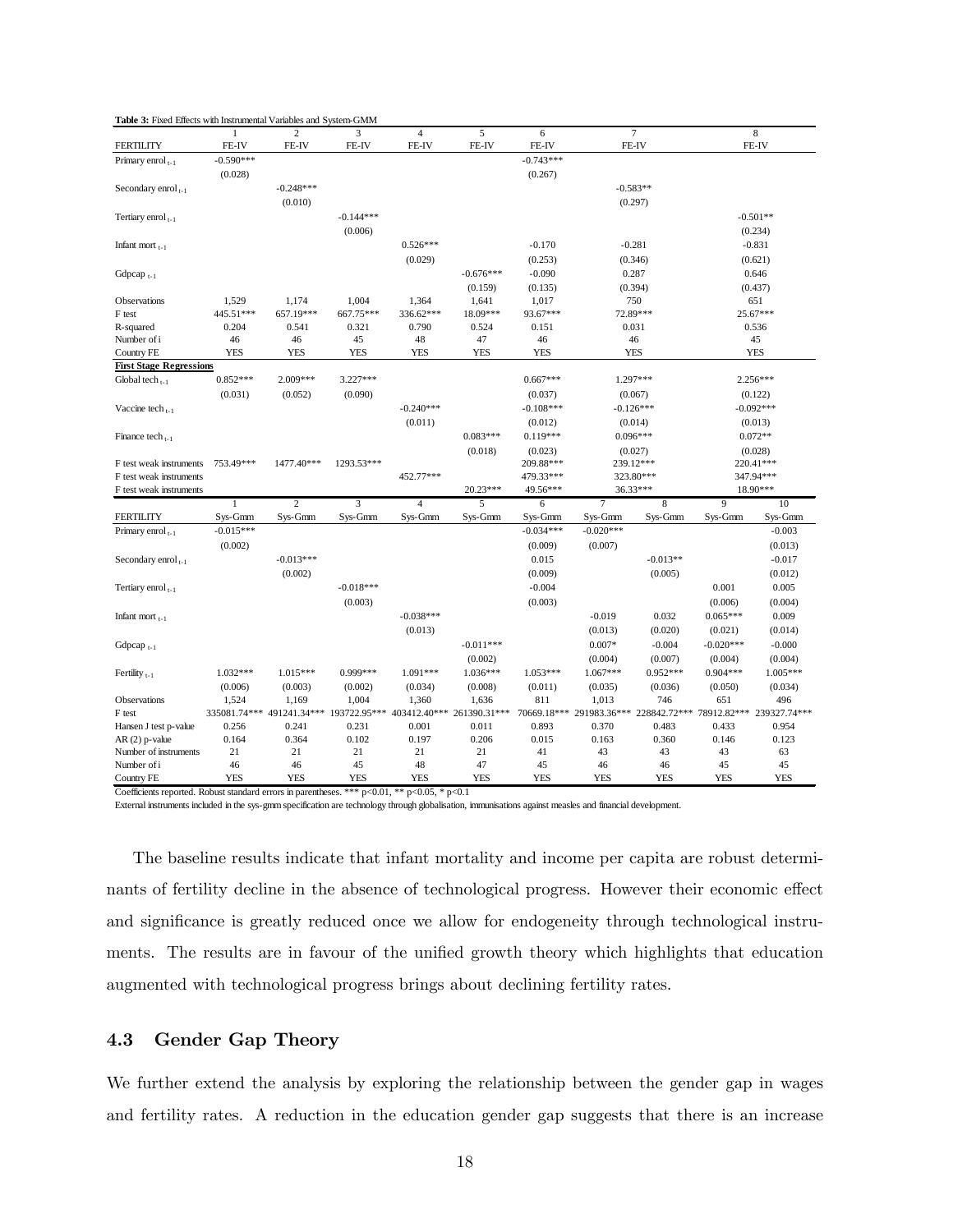in female education which raises their opportunities for employment and wages. A reduction in the labour force gender gap suggests that there is an increase in female labour force participation which also raises their wages. Both these channels indicate a reduction in the wage gender gap.

Traditionally sons were favoured over daughters for education because they could enter the labour market which was still physically intensive and bring in income, while daughters could bring in income through customary bridal prices which meant girls married early and had children early (Ainsworth et al. 1996, Dreze & Murthi 2001). However these traditional barriers have been slowly eroding over time. Several papers find that increased female education has a negative impact on fertility because it raises awareness of early contraceptive use, delays marriage entry, increases female bargaining power in households regarding fertility preferences, encourages women to invest in the education of their children and increases opportunities for women to enter the labour market (Ainsworth et al. 1996, Dreze & Murthi 2001, Shapiro & Tambashe 1997, Strulik 2016).

On the other hand, studies find that the influence of male education is negligible on fertility declines. Although Dreze & Murthi  $(2001)$  do not find a significant association between male literacy and fertility rates, they do not dispute that male education is still an important determinant for fertility decline. They argue that even though women are the primary caregivers, in cases where the fertility decisions are dominated by males, the level of male education has a greater impact on the fertility levels.

The reduction in the labour force participation gender gap raises the opportunity cost of having children. Female labour force participation rates decrease fertility because of higher female wages which increase the opportunity costs involved in raising children resulting in a substitution effect, while male labour force participation rates appear to have a pure income effect in raising the demand for children (Galloway et al. 1998, Galor & Weil 1996). The old age hypothesis comes into play with the male labour because higher wages for men encourage marriage, and children are often seen as a productive asset to increase household incomes and as security in the parentsíold age. In patriarchal societies, such as those found in sub-Saharan Africa, reproductive decisions and use of contraceptives are often made by the husband (Caldwell *et al.* 1992, Dreze & Murthi 2001, Galor & Weil 1999).

We use the mean years in school for women and men (*female educ and male educ*) to represent the education gender gap. These variables measure the average number of years of school attended by all people in the age and gender group specified, including primary, secondary and tertiary education (15 to 44 years for women which represents the reproductive age for most women,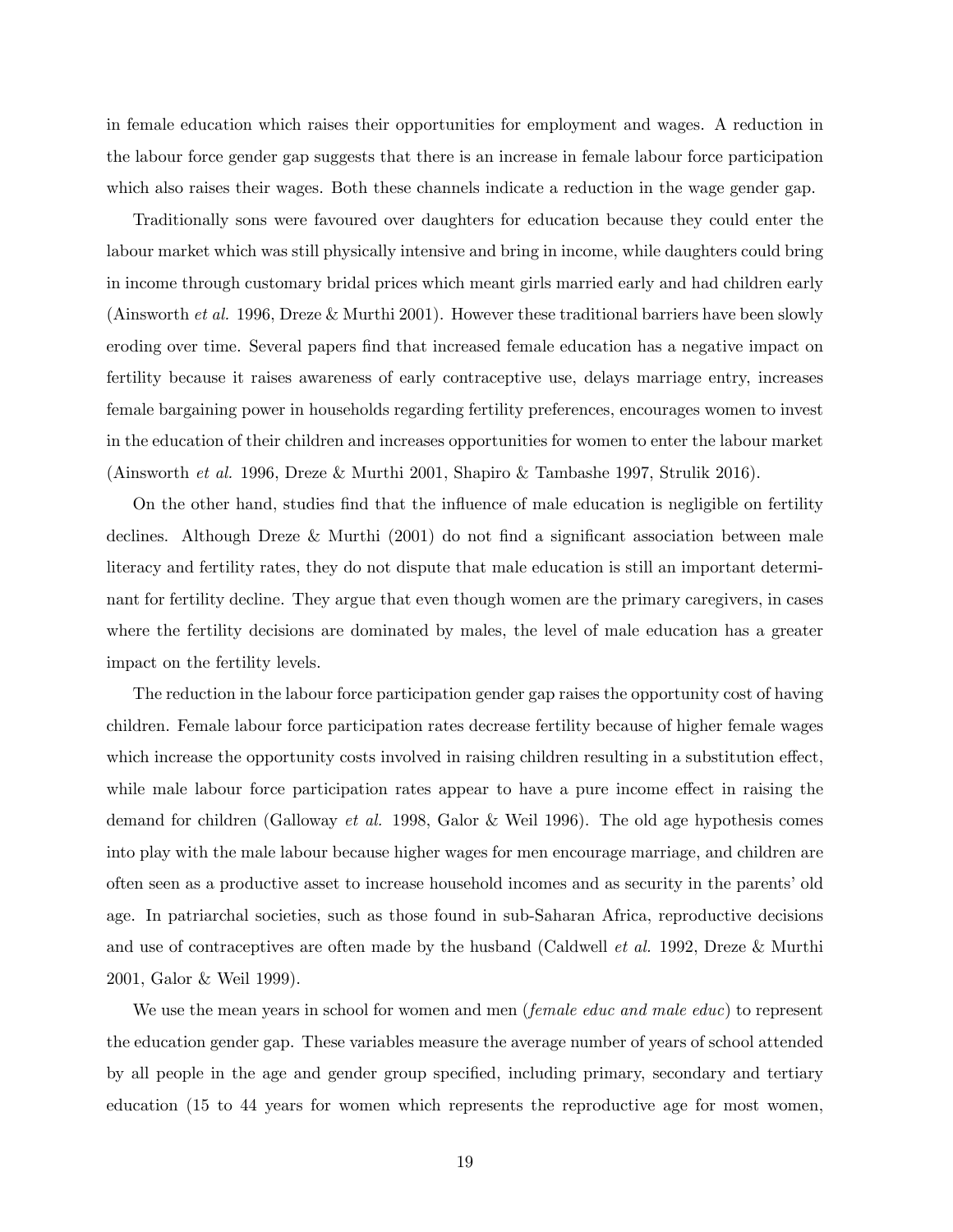and 25 years plus for men). The data is obtained from the Institute for Health Metrics and Evaluation on the Gapminder database. The female and male labour force participation rates which represent the labour force gender gap (*female labour and male labour*) are taken from the WDIs and measure percentages of males and females in the labour market from 15 years onwards.

Figure 5 indicates that female education for the reproductive age has been increasing significantly over the years while male education has remained relatively constant over the years. This suggests a reduction in the gender gap for schooling, while the labour market exhibits little convergence between men and women. Even though the labour force participation rates for women appears to be increasing at the same time as the male participation rates are declining, there is evidence of some delay in the reduction of gender gap in wages. The delay may be brought on by a slow industrialisation process in the region which delays the expansion of the labour market for more jobs that accommodate women's attributes.



Figure 5: Gender gap in education and labour participation rates (Sources: WDIs, Gapminder)

We control for heterogeneity and endogeneity by using the same technological instruments. Technological progress works in the same way as with the other education variables to increase male and female education. Technology has also been attributed to the decrease in the gender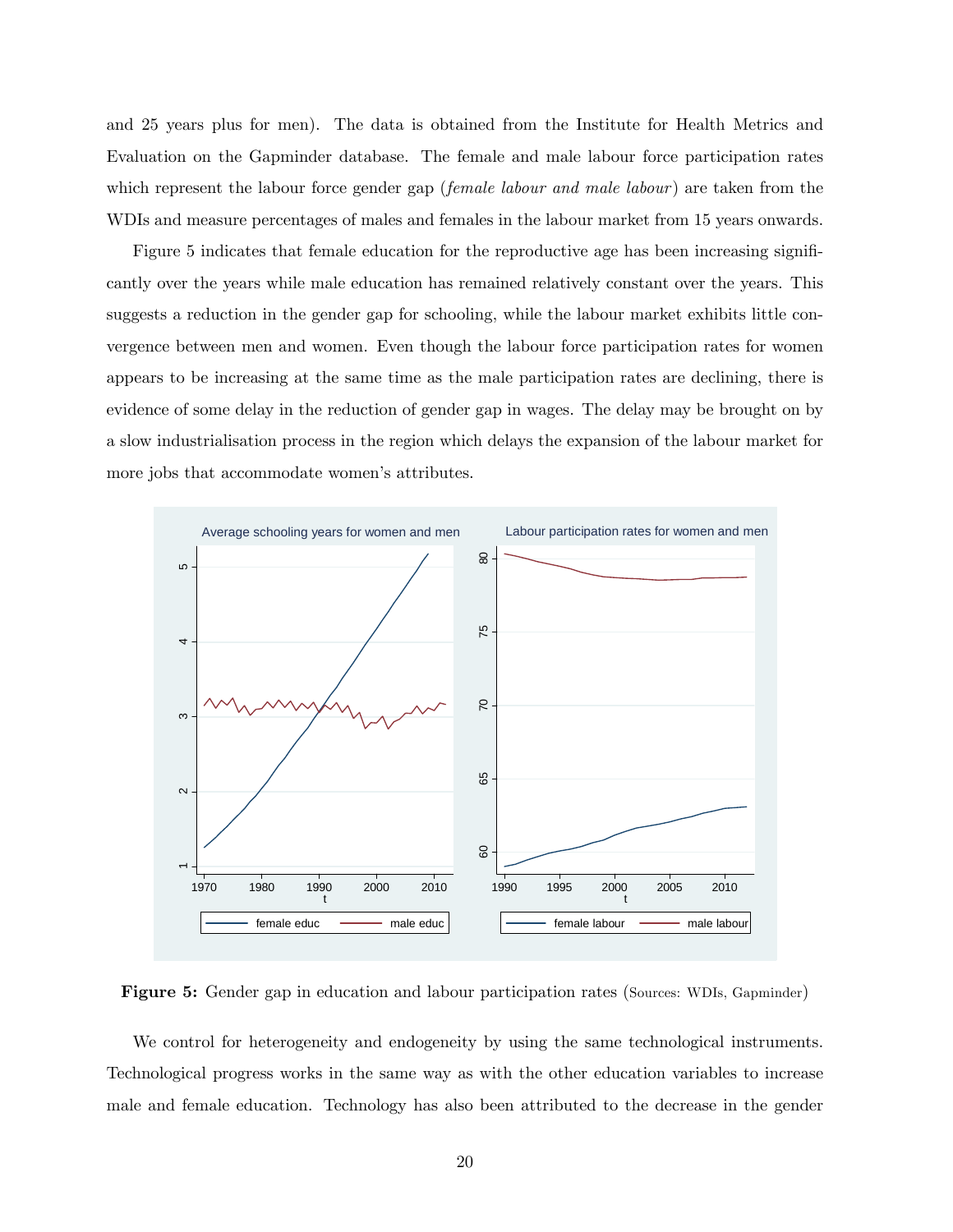gap in relative wages through increased labour opportunities for women (Galor & Weil 1996).

Results in Table 4 and Table 5 indicate that there is a significant trade-off between the number of years women spend in school and the number of children they have. Schooling delays fecundity. The number of years women spend in school can also indicate the quality of women's education. The higher the quality, the greater the chances of gaining employment in the labour market. This relationship remains robust after controlling for country specific effects, endogeneity, and in conjunction with other associated variables. The number of years men spend in school, though negative, plays a negligible role in decreasing fertility rates, while the female labour participation rates have inconclusive results.

The higher female labour participation rates bring about a substitution effect as women spend more time working and less time rearing children. However, if changes in social stereotyping of women's role in child rearing lags behind changes in education, then the effect of female labour participation rates on fertility is weakened and in some cases may increase fertility initially (Lehr 2009). Snyder (1974) also highlights that in Africa, the absence of the child quantity-quality trade-off could stem from the willingness of extended families to assist parents with the children's educational expenses. The male labour force participation rates have an opposing effect of increasing fertility rates. This is in line with literature that Önd that male wage rates have an income effect which raises the demand for children. This positive effect is characteristic of societies dominated by men where children are considered investment in labour such as farming and for security in old age (Bongaarts & Casterline 2012).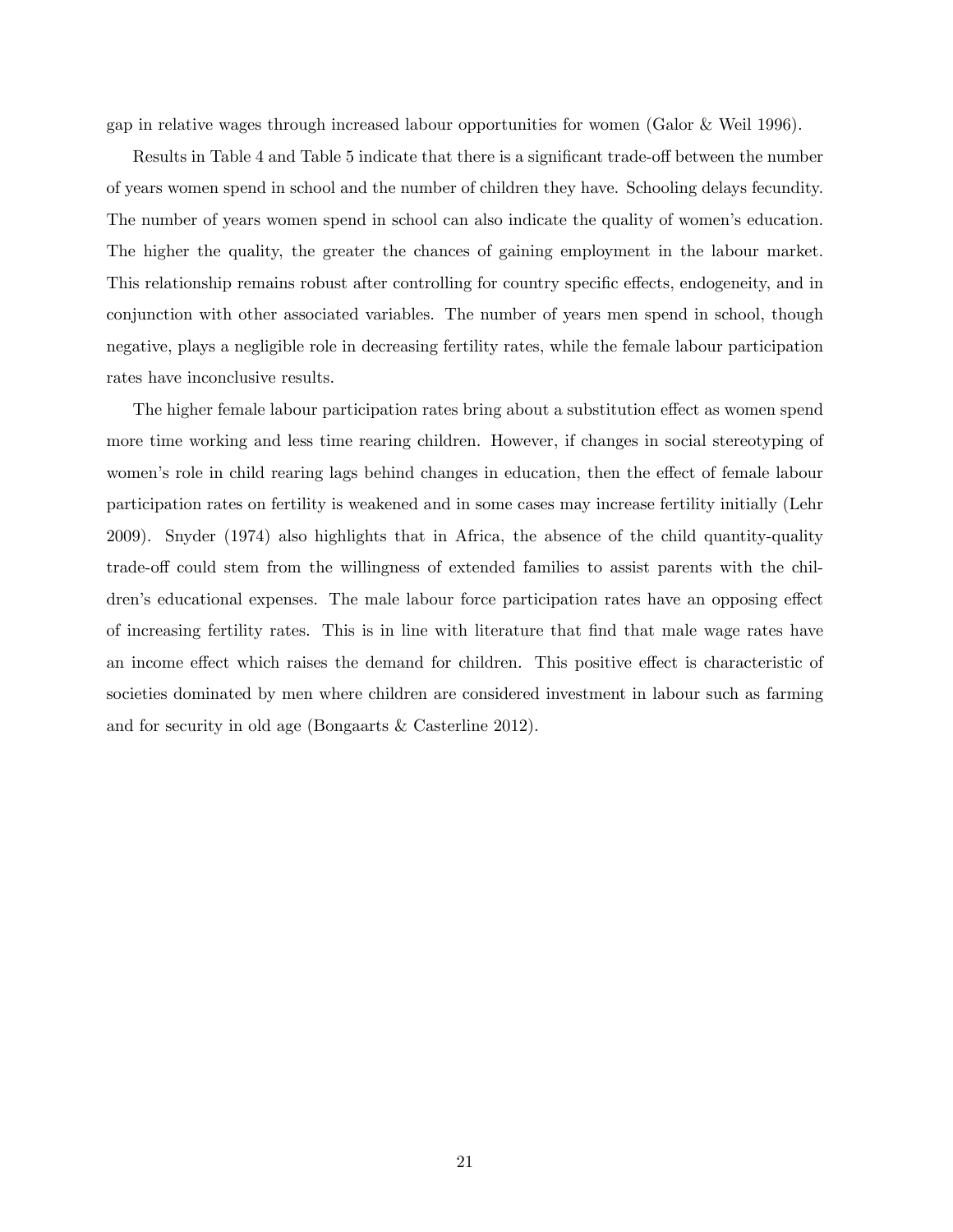| Table 4: Pooled OLS and Fixed Effects |                    |                |             |                |                    |             |                |             |                                                                       |             |             |             |             |
|---------------------------------------|--------------------|----------------|-------------|----------------|--------------------|-------------|----------------|-------------|-----------------------------------------------------------------------|-------------|-------------|-------------|-------------|
|                                       | 1                  | $\overline{c}$ | 3           | $\overline{4}$ | 5                  | 6           | $\overline{7}$ | 8           | 9                                                                     | 10          | 11          | 12          | 13          |
| <b>FERTILITY</b>                      | <b>POLS</b>        | <b>POLS</b>    | <b>POLS</b> | <b>POLS</b>    | <b>POLS</b>        | <b>POLS</b> | <b>POLS</b>    | <b>POLS</b> | <b>POLS</b>                                                           | <b>POLS</b> | <b>POLS</b> | <b>POLS</b> | <b>POLS</b> |
| Female educ $_{t-1}$                  | $-0.183***$        |                |             |                | $-0.183***$        |             | $-0.043***$    |             |                                                                       |             | $-0.047***$ |             | $-0.069***$ |
|                                       | (0.007)            |                |             |                | (0.008)            |             | (0.005)        |             |                                                                       |             | (0.007)     |             | (0.013)     |
| Male educ $_{t-1}$                    |                    | $-0.038***$    |             |                | $-0.058***$        |             |                | $-0.013**$  |                                                                       |             | $-0.026***$ |             | $-0.008$    |
|                                       |                    | (0.008)        |             |                | (0.007)            |             |                | (0.006)     |                                                                       |             | (0.007)     |             | (0.009)     |
| Female labour $_{t-1}$                |                    |                | $0.144***$  |                |                    | $0.075***$  |                |             | 0.017                                                                 |             |             | $-0.034***$ | 0.009       |
|                                       |                    |                | (0.026)     |                |                    | (0.028)     |                |             | (0.013)                                                               |             |             | (0.012)     | (0.016)     |
| Male labour $_{t-1}$                  |                    |                |             | $0.629***$     |                    | $0.533***$  |                |             |                                                                       | $0.420***$  |             | $0.457***$  | $0.196***$  |
|                                       |                    |                |             | (0.073)        |                    | (0.085)     |                |             |                                                                       | (0.043)     |             | (0.046)     | (0.064)     |
| Infant mort $_{t-1}$                  |                    |                |             |                |                    |             | $0.372***$     | $0.401***$  | $0.409***$                                                            | $0.432***$  | $0.353***$  | $0.434***$  | $0.359***$  |
|                                       |                    |                |             |                |                    |             | (0.015)        | (0.013)     | (0.015)                                                               | (0.014)     | (0.018)     | (0.015)     | (0.025)     |
| Gdpcap <sub><math>t-1</math></sub>    |                    |                |             |                |                    |             | $-0.047***$    | $-0.061***$ | $-0.081***$                                                           | $-0.064***$ | $-0.049***$ | $-0.065***$ | $-0.058***$ |
|                                       |                    |                |             |                |                    |             | (0.005)        | (0.006)     | (0.007)                                                               | (0.005)     | (0.006)     | (0.006)     | (0.010)     |
| Observations                          | 1,888              | 1,468          | 1,034       | 1,034          | 1,386              | 1,034       | 1,616          | 1,260       | 1,000                                                                 | 1,000       | 1,180       | 1,000       | 656         |
| F test                                | 743.53*** 24.65*** |                | 31.49***    |                | 73.27*** 263.05*** | 43.12***    |                |             | 753.85*** 569.14*** 452.85*** 496.60*** 409.15*** 365.91*** 140.93*** |             |             |             |             |
| R-squared                             | 0.391              | 0.010          | 0.031       | 0.060          | 0.400              | 0.067       | 0.707          | 0.703       | 0.707                                                                 | 0.731       | 0.71        | 0.732       | 0.720       |
|                                       | 1                  | $\overline{c}$ | 3           | $\overline{4}$ | 5                  | 6           | 7              | 8           | 9                                                                     | 10          | 11          | 12          | 13          |
| <b>FERTILITY</b>                      | <b>FE</b>          | <b>FE</b>      | $\rm FE$    | <b>FE</b>      | <b>FE</b>          | <b>FE</b>   | $\rm FE$       | <b>FE</b>   | <b>FE</b>                                                             | <b>FE</b>   | $\rm FE$    | <b>FE</b>   | $\rm FE$    |
| Female educ $_{t-1}$                  | $-0.189***$        |                |             |                | $-0.194***$        |             | $-0.152***$    |             |                                                                       |             | $-0.173***$ |             | $-0.292***$ |
|                                       | (0.025)            |                |             |                | (0.028)            |             | (0.053)        |             |                                                                       |             | (0.051)     |             | (0.082)     |
| Male educ $_{t-1}$                    |                    | $-0.030$       |             |                | $-0.030$           |             |                | $-0.030$    |                                                                       |             | $-0.029$    |             | $-0.029$    |
|                                       |                    | (0.033)        |             |                | (0.027)            |             |                | (0.024)     |                                                                       |             | (0.026)     |             | (0.033)     |
| Female labour $_{t-1}$                |                    |                | $-0.595***$ |                |                    | $-0.829***$ |                |             | $-0.413**$                                                            |             |             | $-0.507**$  | 0.142       |
|                                       |                    |                | (0.165)     |                |                    | (0.236)     |                |             | (0.199)                                                               |             |             | (0.218)     | (0.169)     |
| Male labour $_{t-1}$                  |                    |                |             | $0.958**$      |                    | $1.204***$  |                |             |                                                                       | $0.692*$    |             | 0.889**     | 0.289       |
|                                       |                    |                |             | (0.427)        |                    | (0.421)     |                |             |                                                                       | (0.366)     |             | (0.405)     | (0.333)     |
| Infant mort $_{t-1}$                  |                    |                |             |                |                    |             | 0.149          | $0.401***$  | $0.241***$                                                            | $0.284***$  | 0.105       | $0.218***$  | $-0.004$    |
|                                       |                    |                |             |                |                    |             | (0.098)        | (0.047)     | (0.044)                                                               | (0.046)     | (0.102)     | (0.042)     | (0.082)     |
| Gdpcap <sub><math>t-1</math></sub>    |                    |                |             |                |                    |             | $-0.079$       | $-0.131**$  | $-0.060$                                                              | $-0.047$    | $-0.172***$ | $-0.060$    | $-0.124$    |
|                                       |                    |                |             |                |                    |             | (0.050)        | (0.062)     | (0.045)                                                               | (0.040)     | (0.058)     | (0.042)     | (0.082)     |
| Observations                          | 1,888              | 1,468          | 1,034       | 1,034          | 1,386              | 1,034       | 1,616          | 1,260       | 1,000                                                                 | 1,000       | 1,180       | 1,000       | 656         |
| F test                                | 55.94***           | 0.87           | 12.95***    | $5.03**$       | 26.31***           | $7.74***$   | 26.99***       | 33.35***    | 19.09***                                                              | 20.70***    | 20.84***    | 16.73***    | 22.85***    |
| R-squared                             | 0.443              | 0.009          | 0.182       | 0.069          | 0.444              | 0.289       | 0.520          | 0.517       | 0.459                                                                 | 0.447       | 0.574       | 0.515       | 0.652       |
| Number of i                           | 48                 | 48             | 47          | 47             | 48                 | 47          | 47             | 47          | 46                                                                    | 46          | 47          | 46          | 46          |
| Country FE                            | <b>YES</b>         | <b>YES</b>     | <b>YES</b>  | <b>YES</b>     | <b>YES</b>         | <b>YES</b>  | <b>YES</b>     | <b>YES</b>  | <b>YES</b>                                                            | <b>YES</b>  | <b>YES</b>  | <b>YES</b>  | <b>YES</b>  |

Coefficients reported. Robust standard errors in parentheses. \*\*\* p<0.01, \*\* p<0.05, \* p<0.1

The coefficients for the FE-IV model are again larger due to the external variation from the instruments which reduces the endogeneity bias. As expected globalisation increases both male and female education. However, the same technology instrument decreases male labour participation rates and increases female labour participation rates suggesting that menís comparative advantage has been reduced by jobs that require less physical strain and more mental ability. These jobs play more to women's strengths raising their comparative advantage over men in the labour market. Technological progress increases returns on female labour which allow wages to keep rising. The associated rise in female wages increases the opportunity costs of raising children and lowers fertility. The economic effect of the male labour participation rates is significantly reduced with the inclusion of other variables, particularly in the system-gmm estimation which allows for use of more instruments.

The identifying instruments remain statistically significant in the first stage regressions, as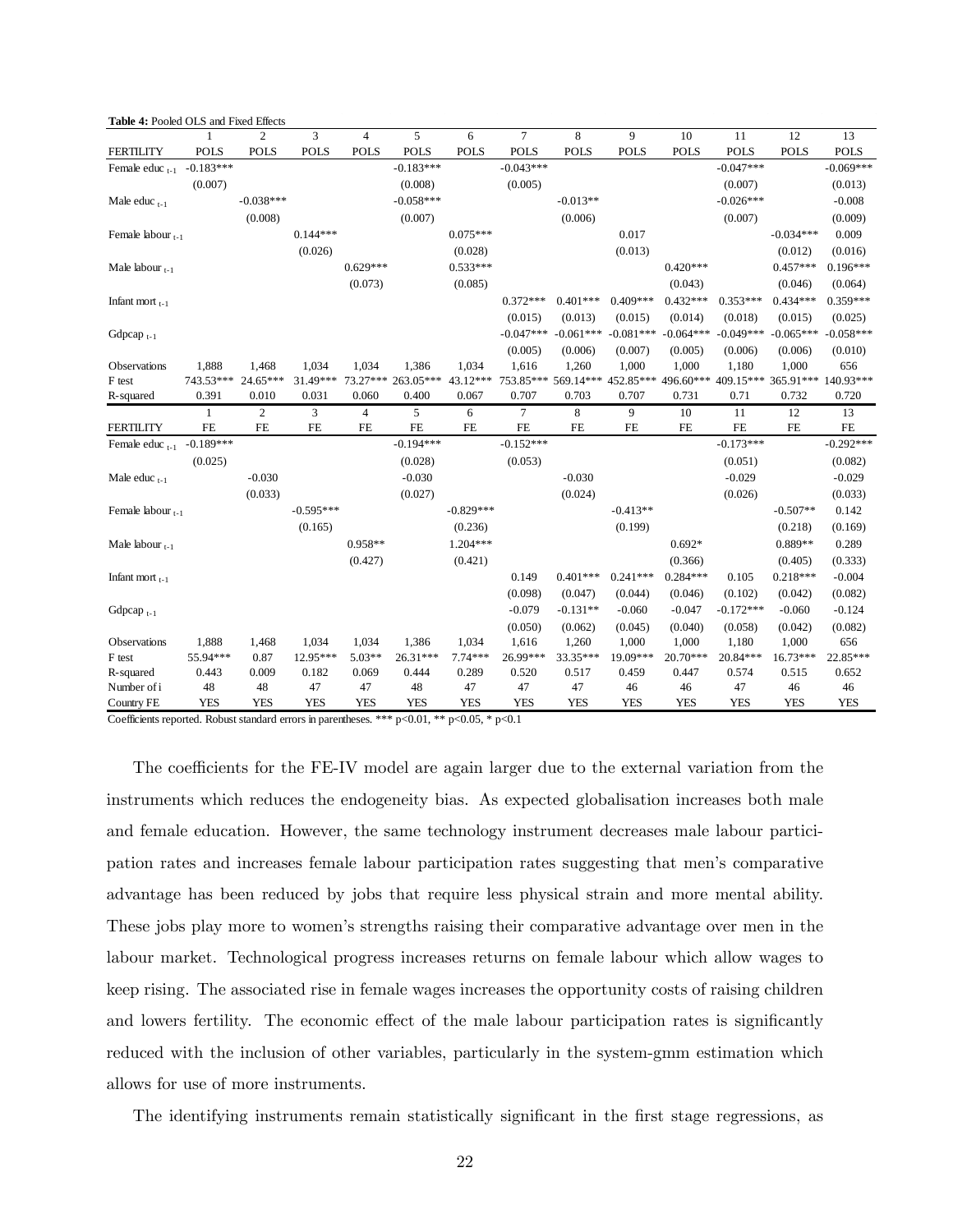well as the F-tests for weak instruments indicating that the instruments are still valid. We fail to reject the null hypothesis for the Hansen J-test for exogeneity of instruments and the Arellano-Bond test for no second-order serial correlation. The F-statistics for overall joint significance of the regressors are statistically significant indicating that the models are correctly specified.

| Table 5: Fixed Effects with Instrumental Variables and System-Gmm                          |                        |                  |                 |             |                 |             |                        |              |                         |                     |                        |                                                                                                                                                                              |                       |  |
|--------------------------------------------------------------------------------------------|------------------------|------------------|-----------------|-------------|-----------------|-------------|------------------------|--------------|-------------------------|---------------------|------------------------|------------------------------------------------------------------------------------------------------------------------------------------------------------------------------|-----------------------|--|
|                                                                                            | 1                      | $\overline{2}$   | 3               |             | 4               |             | 5                      |              | 6                       |                     | 7                      |                                                                                                                                                                              | 8                     |  |
| FERTILITY                                                                                  | FE-IV                  | FE-IV            | FE-IV           |             | FE-IV           |             | FE-IV                  |              | FE-IV                   |                     | FE-IV                  |                                                                                                                                                                              | FE-IV                 |  |
| Female educ +-1                                                                            | $-0.228***$<br>(0.006) |                  |                 |             |                 |             | $-0.100*$<br>(0.051)   |              |                         |                     |                        |                                                                                                                                                                              |                       |  |
| Male educ <sub>to</sub>                                                                    |                        | $-2.222***$      |                 |             |                 |             |                        |              | $-1.420$                |                     |                        |                                                                                                                                                                              |                       |  |
|                                                                                            |                        | (0.621)          |                 |             |                 |             |                        |              | (2039)                  |                     |                        |                                                                                                                                                                              |                       |  |
| Female labour 64                                                                           |                        |                  | $-2.986***$     |             |                 |             |                        |              |                         |                     | $-0.081$               |                                                                                                                                                                              |                       |  |
|                                                                                            |                        |                  | (0.222)         |             |                 |             |                        |              |                         |                     | (0.477)                |                                                                                                                                                                              |                       |  |
| Mab labour <sub>8-1</sub>                                                                  |                        |                  |                 |             | 11558***        |             |                        |              |                         |                     |                        |                                                                                                                                                                              | 0.180                 |  |
|                                                                                            |                        |                  |                 |             | (1.685)         |             |                        |              |                         |                     |                        |                                                                                                                                                                              | (1.029)               |  |
| Infantmort <sub>6-1</sub>                                                                  |                        |                  |                 |             |                 |             | $0.271***$             |              | $-0.511$                |                     | 0.341***               |                                                                                                                                                                              | 0.361***              |  |
|                                                                                            |                        |                  |                 |             |                 |             |                        |              | (1.573)                 |                     |                        |                                                                                                                                                                              | (0.051)               |  |
|                                                                                            |                        |                  |                 |             |                 |             | (0.108)<br>$-0.289***$ |              |                         |                     | (0.099)<br>$-0.225***$ |                                                                                                                                                                              | $-0.206*$             |  |
| Gdpcap +1                                                                                  |                        |                  |                 |             |                 |             |                        |              | $-0.872$                |                     |                        |                                                                                                                                                                              |                       |  |
|                                                                                            |                        |                  |                 |             |                 |             | (0.091)                |              | (1.291)                 |                     | (0.058)                |                                                                                                                                                                              | (0.114)               |  |
| <b>Observations</b>                                                                        | 1.759<br>1299.57***    | 1.328<br>1282*** | 963<br>18104*** |             | 963<br>47.06*** |             | 1138<br>206.63***      |              | 867<br>$7.75***$        |                     | 898<br>15614***        |                                                                                                                                                                              | 898<br>163.65***      |  |
| F test<br>R-squared                                                                        | 4.405                  | 0.003            | 0.071           |             | 0.062           |             | 0.718                  |              | 0.139                   |                     | 0.691                  |                                                                                                                                                                              | 0.715                 |  |
| Number of i                                                                                | 47                     | 47               | 46              |             | 46              |             | 47                     |              | 47                      |                     | 46                     |                                                                                                                                                                              | 46                    |  |
| Country FE                                                                                 | YES                    | YES              | YES             |             | YES             |             | YES                    |              | YES                     |                     | YES                    |                                                                                                                                                                              | YES                   |  |
| <b>First Stage Regis ssions</b>                                                            |                        |                  |                 |             |                 |             |                        |              |                         |                     |                        |                                                                                                                                                                              |                       |  |
| Global tech sa                                                                             | 2132***                | $0.232***$       | $0.140***$      |             | $-0.036***$     |             |                        |              |                         |                     | 0.120***               | $-0.054***$                                                                                                                                                                  |                       |  |
|                                                                                            | (0.035)                | (0.064)          | (0.010)         |             | (0.005)         |             | 1.198***<br>(0.031)    |              | 0.381***                |                     | (0.012)                | (0.006)                                                                                                                                                                      |                       |  |
| Vacche tech+1                                                                              |                        |                  |                 |             |                 |             |                        |              | (0.087)                 |                     |                        |                                                                                                                                                                              |                       |  |
|                                                                                            |                        |                  |                 |             |                 |             | $-0.091***$            |              | $-0.084***$             |                     | $-0.140***$<br>(0.019) |                                                                                                                                                                              | $-0.140***$           |  |
|                                                                                            |                        |                  |                 |             |                 |             | (0.009)                |              | (0.010)                 |                     |                        | (0.019)                                                                                                                                                                      |                       |  |
| France tech <sub>61</sub>                                                                  |                        |                  |                 |             |                 |             | 0.035***<br>0.160***   |              |                         | 0.030***            |                        | 0.030***<br>(0.030)                                                                                                                                                          |                       |  |
|                                                                                            |                        |                  |                 |             |                 |             | (0.026)                |              | (0.022)                 | (0.030)<br>64.06*** |                        |                                                                                                                                                                              |                       |  |
| F test weak instruments<br>F test weak instruments                                         | 3678.84***             | 13.03***         | 18199***        |             | 46.05***        |             | 943.69***<br>485.32*** |              | $10.09***$<br>367.51*** |                     | 385.75***              |                                                                                                                                                                              | 25.12***<br>385.75*** |  |
| F test weak instruments                                                                    |                        |                  |                 |             |                 |             | 35.04***               |              | 41.89***                | 47.80***            |                        |                                                                                                                                                                              | 47.80***              |  |
|                                                                                            | 1                      | $\overline{2}$   | 3               | 4           | 5               | 6           | 7                      |              | 9                       | 10                  | 11                     | $12^{\circ}$                                                                                                                                                                 | 13                    |  |
| <b>FERTILITY</b>                                                                           | Sys-Gmm                | Sys-Gmm          | Sys-Gmm         | Sys-Gmm     | Sys-Gmm         | Sys-Gmm     | Sys-Gmm                | 8<br>Sys-Gmm | Sys-Gmm                 | Sys-Gmm             | Sys-Gmm                | Sys-Gmm                                                                                                                                                                      | Sys-Gmm               |  |
| Female educ +-1                                                                            | $-0.014***$            |                  |                 |             | $-0.015***$     |             | $-0.005$               |              |                         |                     | $-0.008***$            |                                                                                                                                                                              | $0.010*$              |  |
|                                                                                            | (0.002)                |                  |                 |             | (0.003)         |             | (0.005)                |              |                         |                     | (0.004)                |                                                                                                                                                                              | (0.005)               |  |
| Male educ +1                                                                               |                        | $-0.018***$      |                 |             | $-0.002$        |             |                        | 0.002        |                         |                     | $-0.006***$            |                                                                                                                                                                              | $-0.003$              |  |
|                                                                                            |                        | (0.004)          |                 |             | (0.002)         |             |                        | (0.006)      |                         |                     | (0.003)                |                                                                                                                                                                              | (0.004)               |  |
| Female labour sa                                                                           |                        |                  | $-0.022***$     |             |                 | 0.001       |                        |              | $-0.012**$              |                     |                        | $-0.011$                                                                                                                                                                     | $-0.008$              |  |
|                                                                                            |                        |                  | (0.004)         |             |                 | (0.004)     |                        |              | (0.005)                 |                     |                        | (0.009)                                                                                                                                                                      | (0.009)               |  |
| Mah labour <sub>8-1</sub>                                                                  |                        |                  |                 | $-0.022***$ |                 | $-0.023***$ |                        |              |                         | $-0.013**$          |                        | $-0.003$                                                                                                                                                                     | $-0.014$              |  |
|                                                                                            |                        |                  |                 | (0.003)     |                 | (0.005)     |                        |              |                         | (0.006)             |                        | (0.012)                                                                                                                                                                      | (0.009)               |  |
| Infantmort <sub>6-1</sub>                                                                  |                        |                  |                 |             |                 |             | 0.028                  | 0.034        | $0.019***$              | $0.017***$          | 0.002                  | $0.020***$                                                                                                                                                                   | 0.010                 |  |
|                                                                                            |                        |                  |                 |             |                 |             |                        |              |                         |                     |                        |                                                                                                                                                                              |                       |  |
|                                                                                            |                        |                  |                 |             |                 |             | (0.022)                | (0.022)      | (0.006)                 | (0.006)             | (0.019)                | (0.006)                                                                                                                                                                      | (0.007)               |  |
| Gdpcap <sub>1</sub> -1                                                                     |                        |                  |                 |             |                 |             | $-0.009$               | $-0.012*$    | $-0.007***$             | $-0.006***$         | $-0.003$               | $-0.007***$                                                                                                                                                                  | $-0.004$              |  |
|                                                                                            |                        |                  |                 |             |                 |             | (0.006)                | (0.007)      | (0.002)                 | (0.002)             | (0.005)                | (0.002)                                                                                                                                                                      | (0.003)               |  |
| Fertility <sub>t-1</sub>                                                                   | $1002***$              | $1.006***$       | 1.046***        | $1.051***$  | $1.004***$      | $1051***$   | 0.959***               | 0.952***     | $1.000***$              | $1.005***$          | 1.006***               | $1.001***$                                                                                                                                                                   | 1.033***              |  |
|                                                                                            | (0.001)                | (0.002)          | (0.010)         | (0.008)     | (0.001)         | (0.007)     | (0.036)                | (0.040)      | (0.012)                 | (0.013)             | (0.031)                | (0.013)                                                                                                                                                                      | (0.015)               |  |
| Observations                                                                               | 1.754                  | 1.323            | 963             | 963         | 1.278           | 963         | 1.134                  | 863          | 898                     | 898                 | 824                    | 898                                                                                                                                                                          | 619                   |  |
| F test                                                                                     | 0.029                  | 0.027            | 0.061           | 0.094       | 0.156           | 0.286       | 0.352                  | 0.235        | 0.393                   | 0.452               | 0.721                  | 413849.68*** 25126177*** 771952.87*** 1320000*** 268022 12*** 831538.09*** 24258434*** 144990.30*** 38851668*** 518943.45*** 460003.58*** 300734 17*** 410273.67***<br>0.649 | 0.993                 |  |
| Hansen J test p-value                                                                      | 0.159                  | 0.307            | 0.231           | 0.235       | 0.300           | 0.235       | 0.168                  | 0.308        | 0.252                   | 0.255               | 0.308                  | 0.252                                                                                                                                                                        | 0.055                 |  |
| AR (2) p-value<br>Number of instruments                                                    | 21                     | 21               | 21              | 21          | 31              | 31          | 43                     | 43           | 43                      | 43                  | 53                     | 53                                                                                                                                                                           | 73                    |  |
| Number of i                                                                                | 47                     | 47               | 46              | 46          | 47              | 46          | 47                     | 47           | 46                      | 46                  | 47                     | 46                                                                                                                                                                           | 46                    |  |
| Country FE                                                                                 | YES                    | YES              | YES             | YES         | YES             | YES         | YES                    | YES          | YES                     | YES                 | YES                    | YES                                                                                                                                                                          | YES                   |  |
| Coefficients reported. Robust standard errors in parentheses, *** n<0.01 ** n<0.05 * n<0.1 |                        |                  |                 |             |                 |             |                        |              |                         |                     |                        |                                                                                                                                                                              |                       |  |

External instruments included in the sys-gram specification are technology (frough globalisation, immunisations against measles and financial development.

The coefficients for infant mortality and income per capita remain in line with the baseline results. As the region continues to transition, more and more children are perceived as an economic burden leading to a focus on the cost of children and the quantity-quality trade-off as income rises (Dreze & Murthi 2001). While Shapiro and Gebreselassie  $(2008)$  find that several countries in sub-Saharan Africa are experiencing stalling fertility declines brought on by the slow pace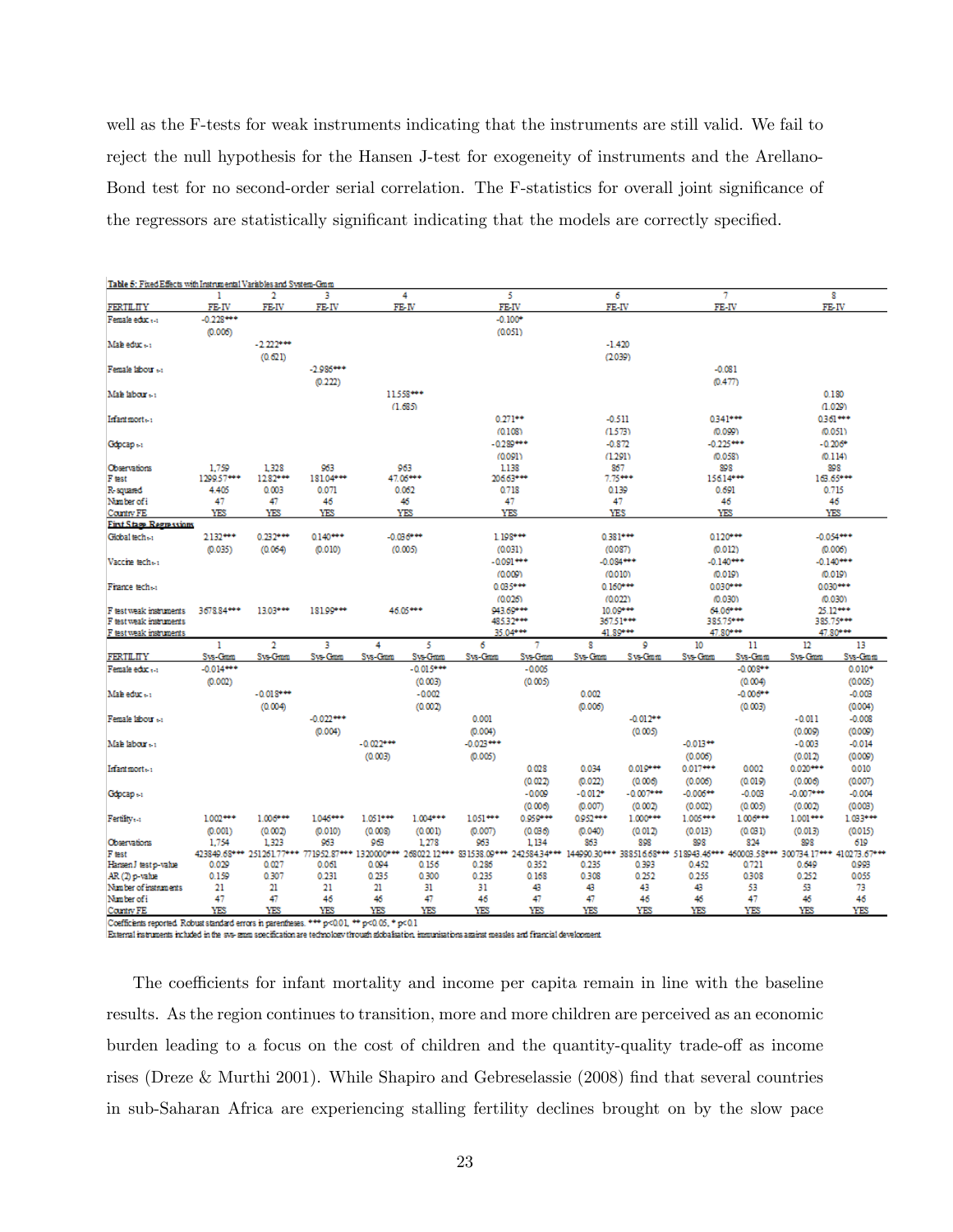of socioeconomic development such as changes in womenís education and infant mortality, our results indicate that the stalling may be coming through the slow changes in the labour market. The results indicate that schooling for women, and not employment status of women is associated with lower fertility rates in sub-Saharan Africa. There is a gender gap reduction in the education system as traditional views regarding role of women change, more so than the labour market which is still dominated by gender bias in some sectors.

## 5 Conclusion

This paper looks at the macro-evidence of the fertility transition in sub-Saharan Africa with emphasis on the role of technology through education. Overall, the findings favour the predictions made by the unified growth theory for a Post-Malthusian period where increased investments in education induce a trade-off between quantity and quality of children. This effect is stronger with the inclusion of technology which is also in line with the unified growth theory that technological progress increases demand for educational attainment resulting in lower fertility rates. Evidently the on-going process of industrialisation in sub-Saharan Africa is contributing to the fertility declines through increased incentives for education and inducing a similar demographic transition as the Western predecessors experienced more than a century ago.

We also confirm some evidence in support of infant mortality rates raising fertility rates, as well as income per capita reducing fertility rates. In the absence of technological progress, the results from infant mortality rates and income per capita also place sub-Saharan Africa in the Post-Malthusian period. However the effects from infant mortality and income per capita are reduced by the inclusion of the technology instruments indicating that for this particular region, technological progress is more effective through the education channel in explaining the fertility transition. Results from the education gender gap variables indicate economies that are becoming more inclusive of women and abandoning traditional values. However the process is delayed by a patriarchal structure in the labour market that persists to modern day.

Fertility decline has begun in sub-Saharan Africa. However to avoid stalling of the demographic transition will depend on the improvements in conditions that are conducive to fertility decline such as education and inclusiveness of gender. Sustaining these conditions in the absence of technology may undermine the demographic transition. If evidence, not only from this research but previous empirical work discussed in the paper, indicates that empowering women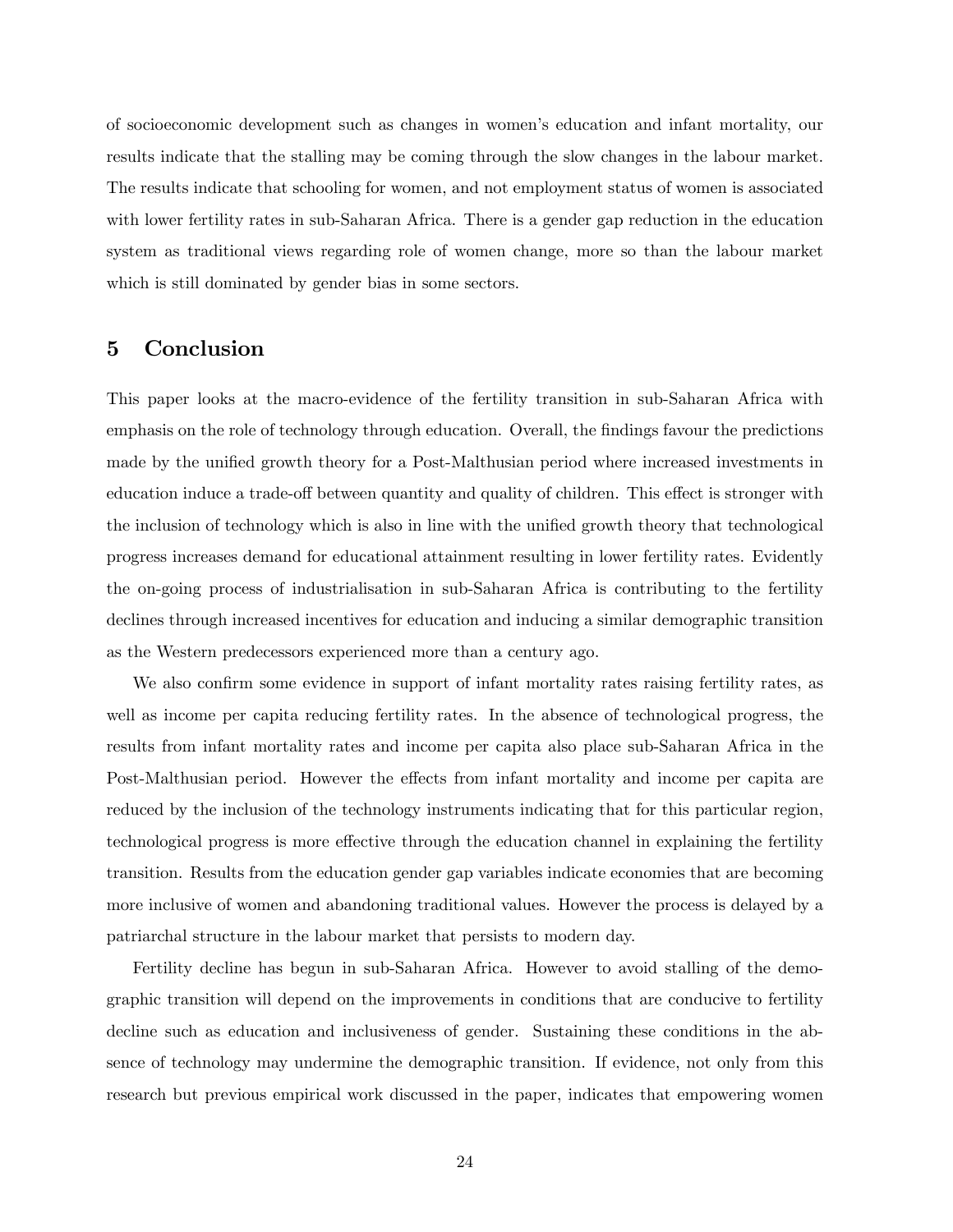at low stages of development encourages households to adopt early contraceptives and provide better education for the future generation, then creating incentives for increased education for women may assist in accelerating the fertility declines in the region. A possible avenue may be to stimulate continuous industrialisation. Technology creates the necessary incentives to encourage investment in education through increased demand for skilled labour and higher wages. Technology also creates an expanded labour market with increased opportunities for female labour which in turn encourages women to obtain education. These incentives may assist in discouraging early pregnancies and delaying marriages in sub-Saharan Africa.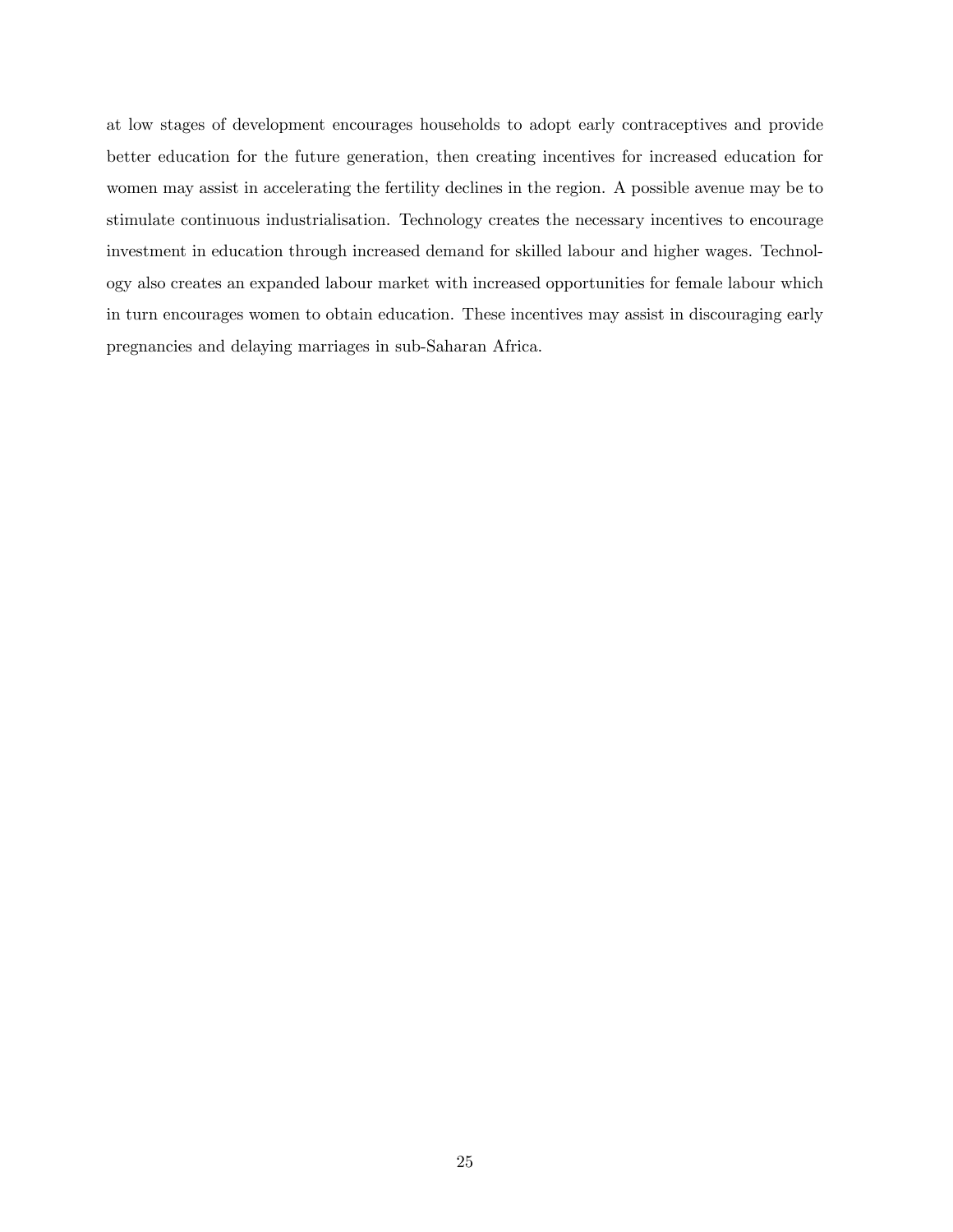## References

- [1] Ainsworth, M., K. Beegle, et al. (1996). "The Impact of Womenís Schooling on Fertility and Contraceptive Use: A Study of Fourteen Sub-Saharan African Countries." The World Bank Economic Review 10(1): 85-122.
- [2] Avelino, G., D. S. Brown, et al. (2005). "The Effects of Capital Mobility, Trade Openness, and Democracy on Social Spending in Latin America." American Journal of Political Science 49(3): 625-641.
- [3] Barro, R. J. and G. S. Becker (1989). "Fertility Choice in a Model of Economic Growth." Econometrica 57(2): 481-501.
- [4] Barro, R. J. and J. W. Lee (2013). "A new data set of educational attainment in the world, 1950-2010." Journal of Development Economics 104: 184-498.
- [5] Becker, G. S. and R. J. Barro (1988). "A Reformulation of the Economic Theory of Fertility." The Quarterly Journal of Economics 103(1): 1-25.
- [6] Becker, G. S., K. M. Murphy, et al. (1990). "Human Capital, Fertility, and Economic Growth." The Journal of Political Economy 98(5): 12-37.
- [7] Becker, S. O., F. Cinnirella, et al. (2010). "The trade-off between fertility and education: evidence from before the demographic transition." The Journal of Economic Growth 15: 177-204.
- [8] Bittencourt, M. (2014a). "Education and Fertility: Panel Time-Series Evidence from Southern Africa." Economic Research Southern Africa Working Paper 431.
- [9] Bittencourt, M. (2014b). "Primary Education and Fertility Rates in Southern Africa: Evidence from Before the Demographic Transition." Department of Economics Working Paper Series WP201404.
- [10] Bongaarts, J. and J. Casterline (2012). "Fertility Transition: Is sub-Saharan Africa Different?" Population and Development Review 38: 153-168.
- [11] Blundell, M. and S. R. Bond (1998). "Initial Conditions and Moment Restrictions in dynamic Panel Data Models." Journal of Econometrics 87: 115-143.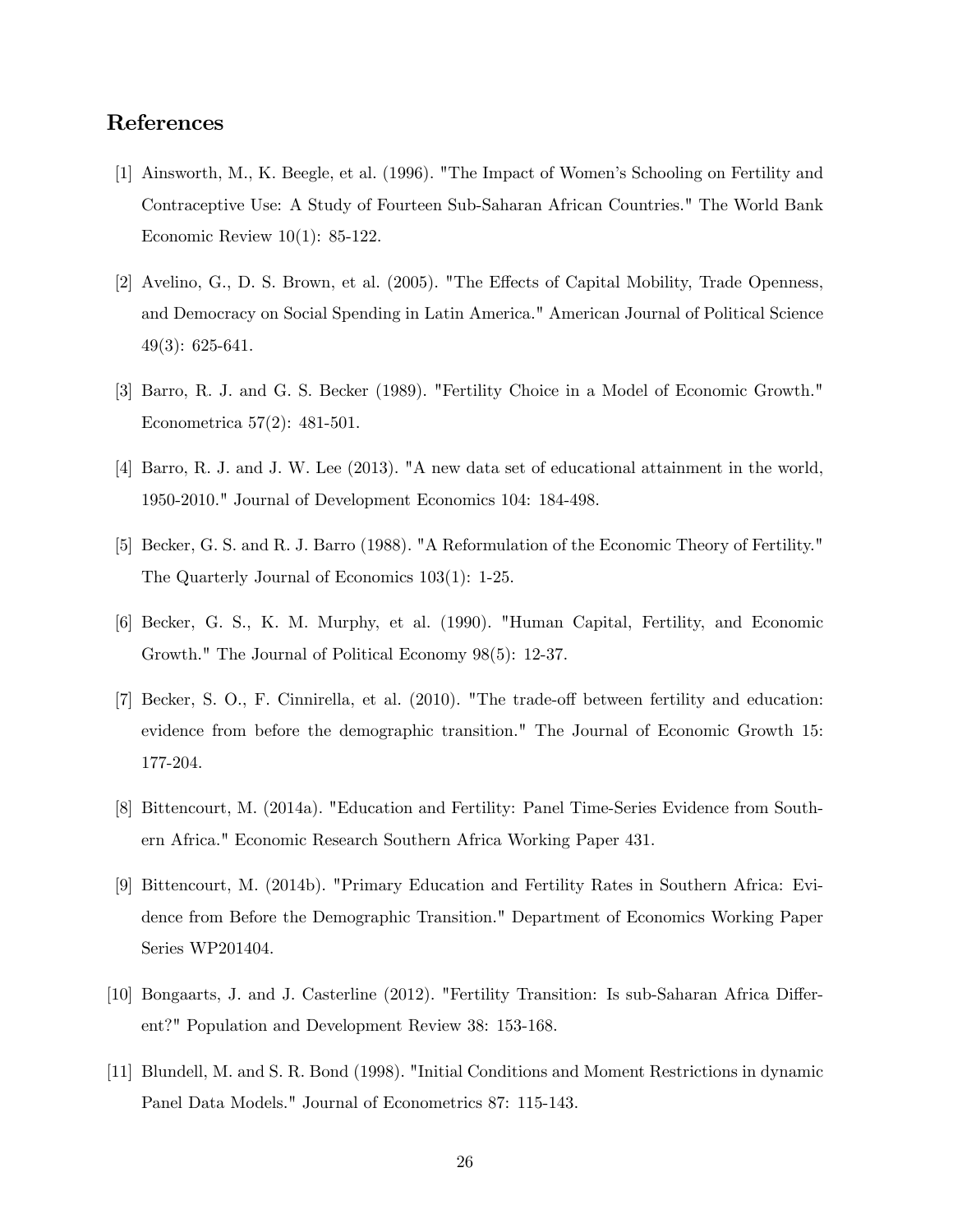- [12] Caldwell, J. C., I. O. Orubuloye, et al. (1992). "Fertility Decline in Africa: A New Type of Transition?" Population and Development Review 18(2): 211-242.
- [13] Cervellati, M. and U. Sunde (2013). "The Economic and Demographic Transition, Mortality, and Comparative Development." IZA Discussion Paper No. 7199.
- [14] Chowdhury, A. R. (1988). "The Infant Mortality-Fertility Debate: Some International Evidence." Southern Economic Journal 54(3): 666-674.
- [15] Conley, D., G. C. McCord, et al. (2007). "Africaís Lagging Demographic Transition: Evidence from Exogenous Impacts of Malaria Ecology and Agricultural Technology." National Bureau of Economic Research Working Paper 12892.
- [16] Doepke, M. (2004). "Accounting for Fertility Decline during the Transition to Growth." The Journal of Economic Growth 9: 347-383.
- [17] Doepke, M. (2005). "Child Mortality and Fertility Decline: Does the Barro-Becker Model Fit the Facts?" Journal of Population Economics 18(2): 337-366.
- [18] Dreher, A. (2006). "Does globalisation affect growth? Evidence from a new index of globalisation." Applied Economics 38(10): 1091-1110.
- [19] Dreher, A., N. Gaston, et al. (2008). Measuring Globalisation Gauging its Consequence. New York, Springer.
- [20] Dreze, J. and M. Murthi (2001). "Fertility, Education, and Development: Evidence from India." Population and Development Review 27(1): 33-63.
- [21] Galloway, P. R., R. D. Lee, et al. (1998). "Urban vs Rural: Fertility Decline in the Cities and Rural Districts of Prussia, 1875 to 1910." European Journal of Population 14: 209-264.
- [22] Galor, O. (2005). From Stagnation to Growth: Unified Growth Theory. Handbook of Economic Growth. P. Aghion and S. N. Durlauf. Amsterdam, Elsevier. 1: 171-293.
- [23] Galor, O. (2012). "The Demographic Transition: Causes and Consequences." Cliometrica, Journal of Historical Economics and Econometric History 6: 1-28.
- [24] Galor, O. and O. Moav (2002). "Natural Selection and the Origin of Economic Growth." The Quarterly Journal of Economics 117(4): 1133-1191.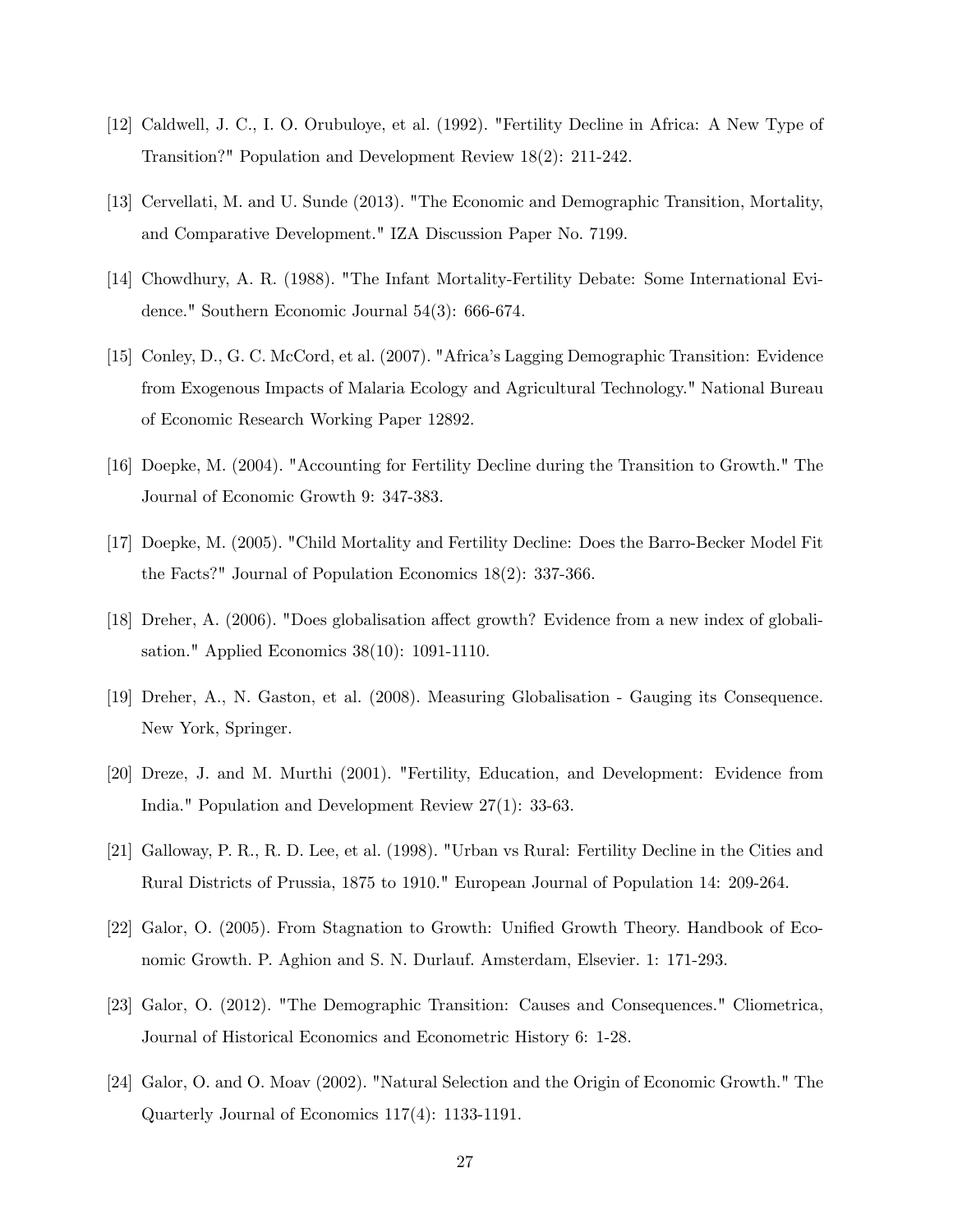- [25] Galor, O. and D. N. Weil (1996). "The Gender Gap, Fertility, and Growth." The American Economic Review 86(3): 374-387.
- [26] Galor, O. and D. N. Weil (1999). "From Malthusian Stagnation to Modern Growth." The American Economic Review 89(2): 150-154.
- [27] Galor, O. and D. N. Weil (2000). "Population, Technology, and Growth: From Malthusian Stagnation to the Demographic Transition and Beyond." The American Economic Review 90(4): 806-828.
- [28] Galor, O. and J. Zeira (1993). "Income Distribution and Macroeconomics." The Review of Economic Studies 60(1): 35-52.
- [29] Goldin, C. (1995). The U-Shaped Female Labor Force Function in Economic Development and Economic History. Investment in Womenís Human Capital. T. P. Schultz. Chicago, University of Chicago Press: 61-90.
- [30] Kaufman, R. R. and A. Segura-Ubiergo (2001). "Globalization, Domestic Politics, and Social Spending in Latin America: A Time-Series Cross-Section Analysis, 1973-97." World Politics 53(4): 553-587.
- [31] Klemp, M. P. and J. Weisdorf (2012). "Fecundity, Fertility and Family Reconstitution Data: The Child Quantity-Quality Trade-Off Revisited." Centre for Economic Policy Research Discussion Paper 9121.
- [32] Lehr, C. S. (2009). "Evidence on the demographic transition." The Review of Economics and Statistics 91(4): 871-887.
- [33] Montgomery, M. R. (2000). "Perceiving Mortality Decline." Population and Development Review 26(4): 795-819.
- [34] Murphy, T. E. (2010). "Old Habits Die Hard (Sometimes) Can département heterogeneity tell us something about the French fertility decline??" Econpapers Working Paper 364.
- [35] Murthi, M., A.-C. Guio, et al. (1995). "Mortality, fertility and gender bias in India: A district-level analysis." Population and Development Review(21): 745-782.
- [36] Murtin, F. (2009). "On the demographic transition." OECD.